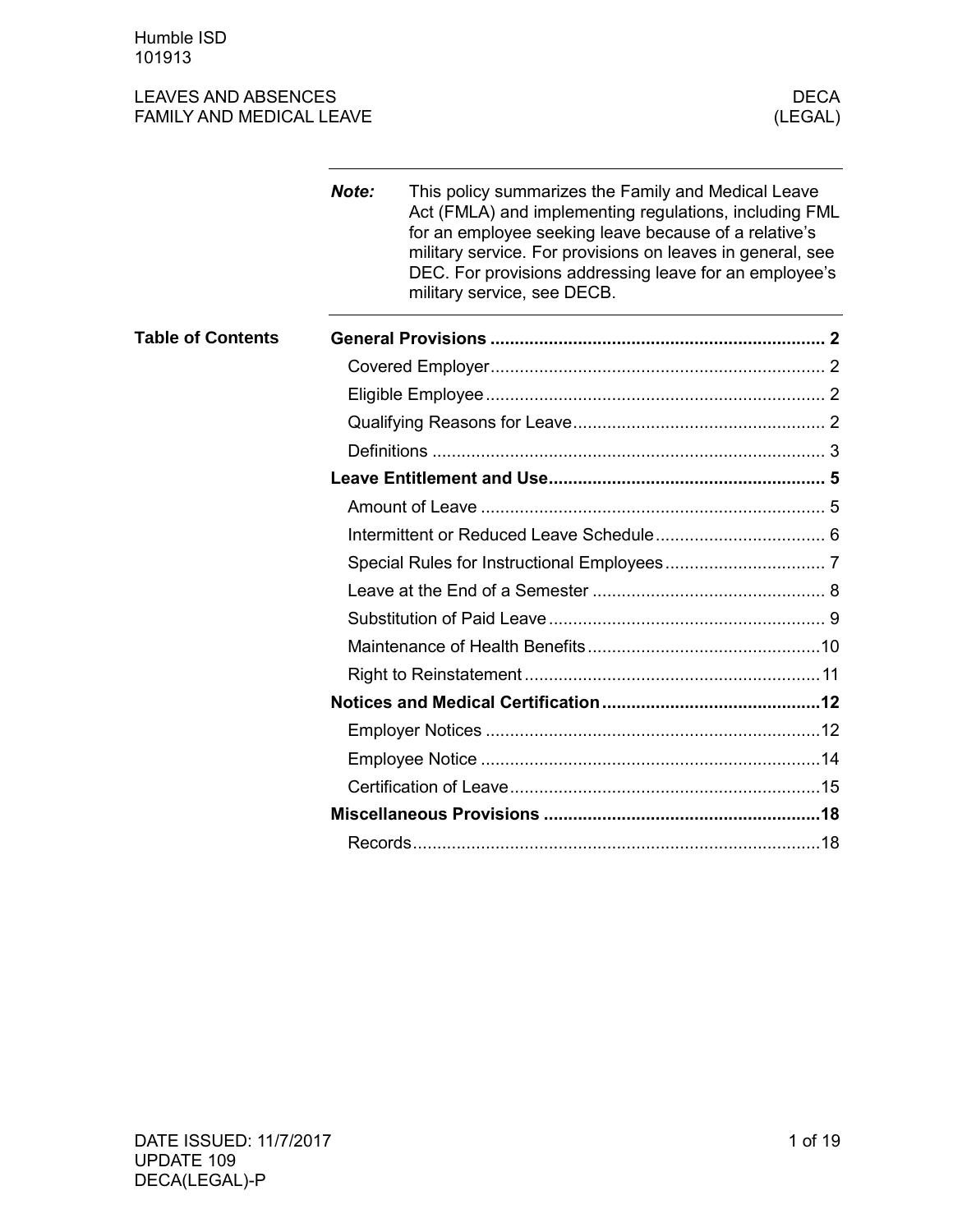<span id="page-1-3"></span><span id="page-1-2"></span><span id="page-1-1"></span><span id="page-1-0"></span>

| <b>LEAVES AND ABSENCES</b><br><b>FAMILY AND MEDICAL LEAVE</b> |                                                     | <b>DECA</b><br>(LEGAL)                                                                                                                                                                                                                                                                                                                                                                                                                                                                    |  |  |
|---------------------------------------------------------------|-----------------------------------------------------|-------------------------------------------------------------------------------------------------------------------------------------------------------------------------------------------------------------------------------------------------------------------------------------------------------------------------------------------------------------------------------------------------------------------------------------------------------------------------------------------|--|--|
| <b>General Provisions</b><br><b>Covered Employer</b>          |                                                     | All public elementary and secondary schools are "covered employ-<br>ers" under the FMLA, without regard to the number of employees<br>employed. The term "employer" includes any person who acts di-<br>rectly or indirectly in the interest of a district to any of the district's<br>employees. 29 U.S.C. 2611(4), 2618(a); 29 C.F.R. 825.104(a)                                                                                                                                        |  |  |
| Eligible Employee                                             |                                                     | "Eligible employee" means an employee who:                                                                                                                                                                                                                                                                                                                                                                                                                                                |  |  |
|                                                               | 1.                                                  | Has been employed by a district for at least 12 months. The<br>12 months need not be consecutive;                                                                                                                                                                                                                                                                                                                                                                                         |  |  |
|                                                               | 2.                                                  | Has been employed by a district for at least 1,250 hours of<br>service during the 12-months immediately preceding the com-<br>mencement of leave; and                                                                                                                                                                                                                                                                                                                                     |  |  |
|                                                               | 3.                                                  | Is employed at a worksite where 50 or more employees are<br>employed by the district within 75 miles of that worksite.                                                                                                                                                                                                                                                                                                                                                                    |  |  |
|                                                               |                                                     | 29 U.S.C. 2611(2); 29 C.F.R. 825.110                                                                                                                                                                                                                                                                                                                                                                                                                                                      |  |  |
|                                                               |                                                     | [A district that has no eligible employees must comply with the re-<br>quirements at General Notice, below.]                                                                                                                                                                                                                                                                                                                                                                              |  |  |
| <b>Qualifying Reasons</b>                                     | A district shall grant leave to eligible employees: |                                                                                                                                                                                                                                                                                                                                                                                                                                                                                           |  |  |
| for Leave                                                     | 1.                                                  | For the birth of a son or daughter, and to care for the newborn<br>child;                                                                                                                                                                                                                                                                                                                                                                                                                 |  |  |
|                                                               | 2.                                                  | For placement with the employee of a son or daughter for<br>adoption or foster care [For the definitions of "adoption" and<br>"foster care," see 29 C.F.R. 825.122.];                                                                                                                                                                                                                                                                                                                     |  |  |
|                                                               | 3.                                                  | To care for the employee's spouse, son or daughter, or parent<br>with a serious health condition;                                                                                                                                                                                                                                                                                                                                                                                         |  |  |
|                                                               | 4.                                                  | Because of a serious health condition that makes the em-<br>ployee unable to perform the functions of the employee's job<br>[For the definition of "serious health condition," see 29 C.F.R.<br>825.113.];                                                                                                                                                                                                                                                                                |  |  |
|                                                               | 5.                                                  | Because of any qualifying exigency arising out of the fact that<br>the employee's spouse, son, daughter, or parent is a military<br>member on covered active duty or call to covered active duty<br>status (or has been notified of an impending call or order to<br>covered active duty) [For the definition of "military member,"<br>see 29 C.F.R. 825.126(b). For the definition of "covered active<br>duty" and "call to covered active duty status," see 29 C.F.R.<br>825.102.]; and |  |  |
|                                                               | 6.                                                  | To care for a covered service member with a serious injury or<br>illness incurred in the line of duty if the employee is the<br>spouse, son, daughter, parent, or next of kin of the service                                                                                                                                                                                                                                                                                              |  |  |
| DATE ISSUED: 11/7/2017                                        |                                                     | 2 of 19                                                                                                                                                                                                                                                                                                                                                                                                                                                                                   |  |  |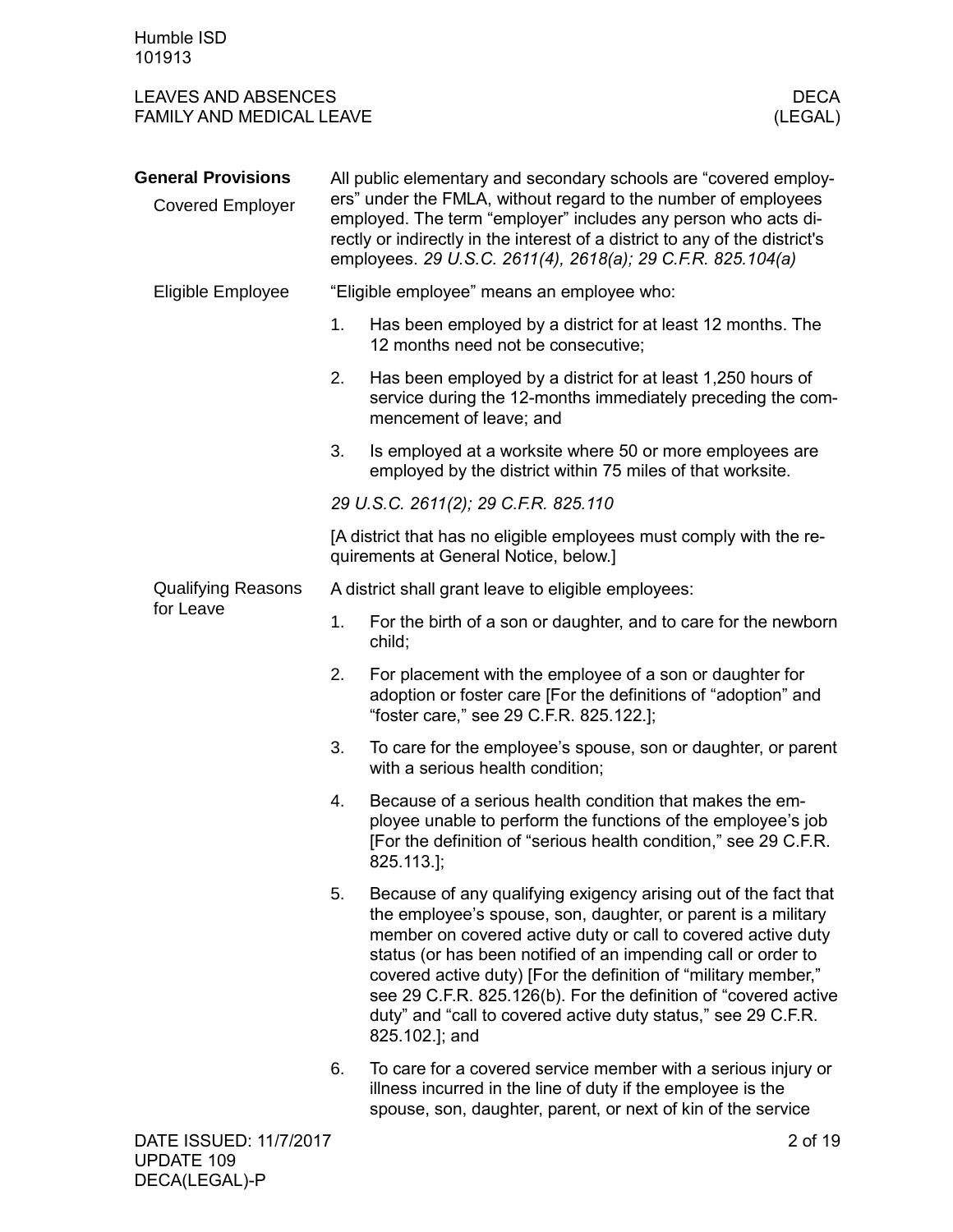<span id="page-2-0"></span>

|                                                       |    | member. [For the definitions of "covered service member" and<br>"serious injury or illness," see 29 C.F.R. 825.102, .122.]                                                                                                                                                                                                                                                                                                                                                                                                                                                                                                                                                                                                                                                                                                                                                                                                                                     |
|-------------------------------------------------------|----|----------------------------------------------------------------------------------------------------------------------------------------------------------------------------------------------------------------------------------------------------------------------------------------------------------------------------------------------------------------------------------------------------------------------------------------------------------------------------------------------------------------------------------------------------------------------------------------------------------------------------------------------------------------------------------------------------------------------------------------------------------------------------------------------------------------------------------------------------------------------------------------------------------------------------------------------------------------|
|                                                       |    | 29 U.S.C. 2612(a); 29 C.F.R. 825.112                                                                                                                                                                                                                                                                                                                                                                                                                                                                                                                                                                                                                                                                                                                                                                                                                                                                                                                           |
|                                                       |    | For provisions regarding treatment for substance abuse, see 29<br>C.F.R. 825.119.                                                                                                                                                                                                                                                                                                                                                                                                                                                                                                                                                                                                                                                                                                                                                                                                                                                                              |
| Qualifying<br>Exigency                                |    | An eligible employee may take FMLA leave for one or more of the<br>following qualifying exigencies:                                                                                                                                                                                                                                                                                                                                                                                                                                                                                                                                                                                                                                                                                                                                                                                                                                                            |
|                                                       | 1. | Short-notice deployment.                                                                                                                                                                                                                                                                                                                                                                                                                                                                                                                                                                                                                                                                                                                                                                                                                                                                                                                                       |
|                                                       | 2. | Military events and related activities.                                                                                                                                                                                                                                                                                                                                                                                                                                                                                                                                                                                                                                                                                                                                                                                                                                                                                                                        |
|                                                       | 3. | Childcare and school activities.                                                                                                                                                                                                                                                                                                                                                                                                                                                                                                                                                                                                                                                                                                                                                                                                                                                                                                                               |
|                                                       | 4. | Financial and legal arrangements.                                                                                                                                                                                                                                                                                                                                                                                                                                                                                                                                                                                                                                                                                                                                                                                                                                                                                                                              |
|                                                       | 5. | Counseling.                                                                                                                                                                                                                                                                                                                                                                                                                                                                                                                                                                                                                                                                                                                                                                                                                                                                                                                                                    |
|                                                       | 6. | Rest and recuperation.                                                                                                                                                                                                                                                                                                                                                                                                                                                                                                                                                                                                                                                                                                                                                                                                                                                                                                                                         |
|                                                       | 7. | Post-deployment activities.                                                                                                                                                                                                                                                                                                                                                                                                                                                                                                                                                                                                                                                                                                                                                                                                                                                                                                                                    |
|                                                       | 8. | Parental care.                                                                                                                                                                                                                                                                                                                                                                                                                                                                                                                                                                                                                                                                                                                                                                                                                                                                                                                                                 |
|                                                       | 9. | Additional activities, provided that the district and employee<br>agree that the leave shall qualify as an exigency and agree to<br>both the timing and duration.                                                                                                                                                                                                                                                                                                                                                                                                                                                                                                                                                                                                                                                                                                                                                                                              |
|                                                       |    | 29 C.F.R. 825.126                                                                                                                                                                                                                                                                                                                                                                                                                                                                                                                                                                                                                                                                                                                                                                                                                                                                                                                                              |
| Pregnancy or<br><b>Birth</b>                          |    | Both parents are entitled to FMLA leave to be with a healthy new-<br>born child (i.e., bonding time) during the 12-month period begin-<br>ning on the date of birth. In addition, the expectant mother is enti-<br>tled to FMLA leave for incapacity due to pregnancy, for prenatal<br>care, or for her own serious health condition following the birth of<br>the child. The expectant mother is entitled to leave for incapacity<br>due to pregnancy even though she does not receive treatment<br>from a health-care provider during the absence and even if the ab-<br>sence does not last for more than three consecutive calendar days.<br>A spouse is entitled to FMLA leave if needed to care for a pregnant<br>spouse who is incapacitated, during her prenatal care, or following<br>the birth of a child if the spouse has a serious health condition. [For<br>the definition of "needed to care for," see 29 C.F.R. 825.124.] 29<br>C.F.R. 825.120 |
| <b>Definitions</b><br><i>"Equivalent</i><br>Position" |    | An "equivalent position" is one that is virtually identical to the em-<br>ployee's former position in terms of pay, benefits, and working con-<br>ditions, including privileges, perquisites, and status. It must involve<br>the same or substantially similar duties and responsibilities, which                                                                                                                                                                                                                                                                                                                                                                                                                                                                                                                                                                                                                                                              |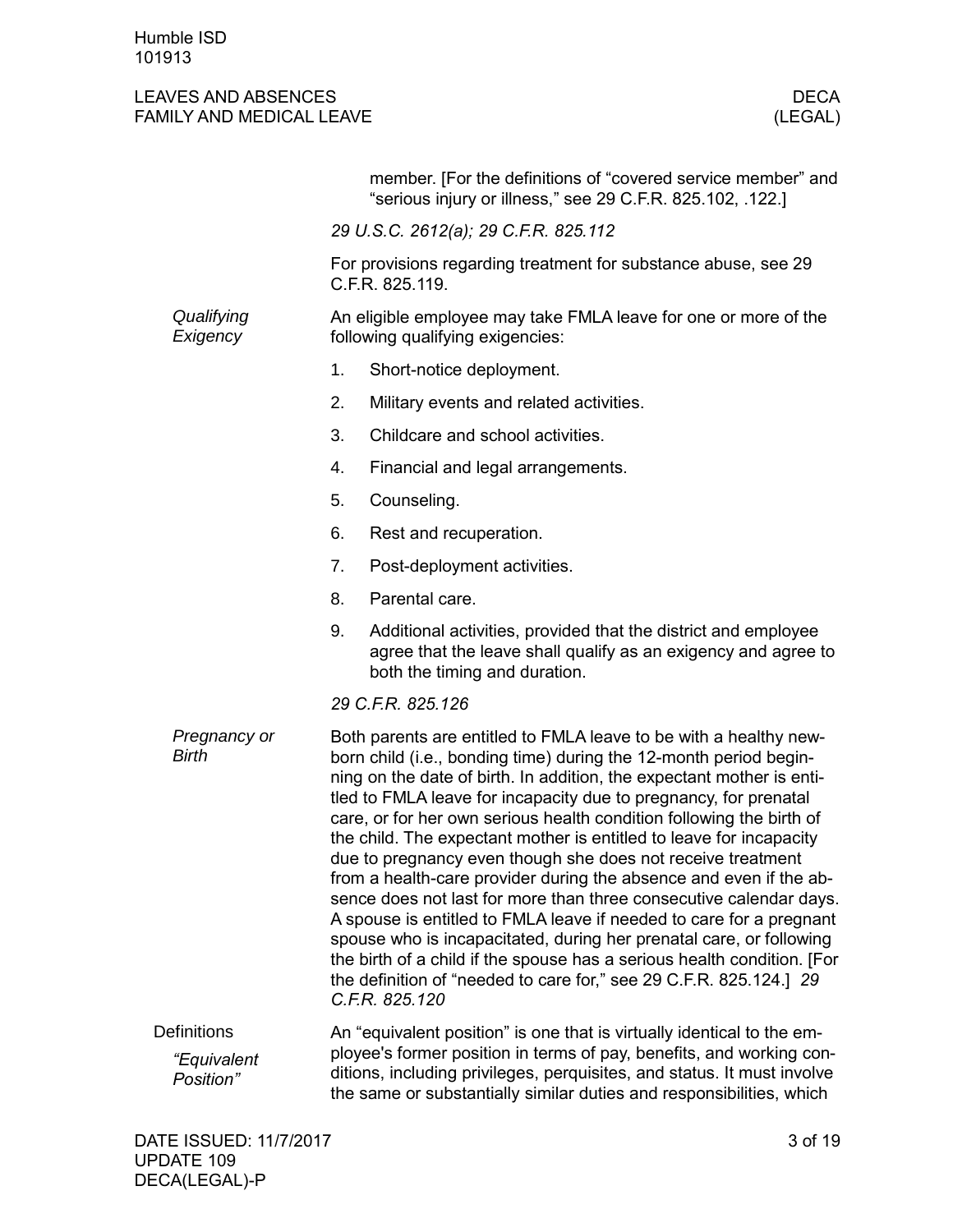|                      |    |             | must entail substantially equivalent skill, effort, responsibility, and<br>authority. 29 C.F.R. 825.215(a)                                                                                                                                                                                                                                                                                    |
|----------------------|----|-------------|-----------------------------------------------------------------------------------------------------------------------------------------------------------------------------------------------------------------------------------------------------------------------------------------------------------------------------------------------------------------------------------------------|
| "Next of Kin"        |    |             | "Next of kin of a covered service member" (for purposes of military<br>caregiver leave) means:                                                                                                                                                                                                                                                                                                |
|                      | 1. |             | The blood relative specifically designated in writing by the<br>covered service member as his or her nearest blood relative<br>for purposes of military caregiver leave under the FMLA. The<br>designated individual shall be deemed to be the covered ser-<br>vice member's only next of kin; or                                                                                             |
|                      | 2. |             | When no such designation has been made, the nearest blood<br>relative other than the covered service member's spouse, par-<br>ent, son, or daughter, in the following order of priority:                                                                                                                                                                                                      |
|                      |    | a.          | Blood relatives who have been granted legal custody of<br>the covered service member by court decree or statutory<br>provisions,                                                                                                                                                                                                                                                              |
|                      |    | b.          | Brothers and sisters,                                                                                                                                                                                                                                                                                                                                                                         |
|                      |    | $C_{\cdot}$ | Grandparents,                                                                                                                                                                                                                                                                                                                                                                                 |
|                      |    | d.          | Aunts and uncles, and                                                                                                                                                                                                                                                                                                                                                                         |
|                      |    | e.          | First cousins.                                                                                                                                                                                                                                                                                                                                                                                |
|                      |    | ously.      | If there are multiple family members with the same level of re-<br>lationship to the covered service member, all such family<br>members shall be considered the covered service member's<br>next of kin and may take FMLA leave to provide care to the<br>covered service member, either consecutively or simultane-                                                                          |
|                      |    |             | 29 C.F.R. 825.127(d)(3)                                                                                                                                                                                                                                                                                                                                                                       |
| "Parent"             |    |             | "Parent" (for purposes of family, medical, and qualifying exigency<br>leave) means a biological, adoptive, step or foster father or mother,<br>or any other individual who stood in loco parentis to the employee<br>when the employee was a son or daughter. This term does not in-<br>clude parents "in law." 29 C.F.R. 825.122                                                             |
|                      |    |             | For the definition of "parent of a covered service member" for pur-<br>poses of military caregiver leave, see 29 C.F.R. 825.127(d)(2).                                                                                                                                                                                                                                                        |
| "Son or<br>Daughter" |    |             | "Son or daughter" (for purposes of family and medical leave)<br>means a biological, adopted, or foster child, a stepchild, a legal<br>ward, or a child of a person standing in loco parentis, who is either<br>under age 18, or age 18 or older and "incapable of self-care be-<br>cause of a mental or physical disability" at the time that FMLA<br>leave is to commence. 29 C.F.R. 825.122 |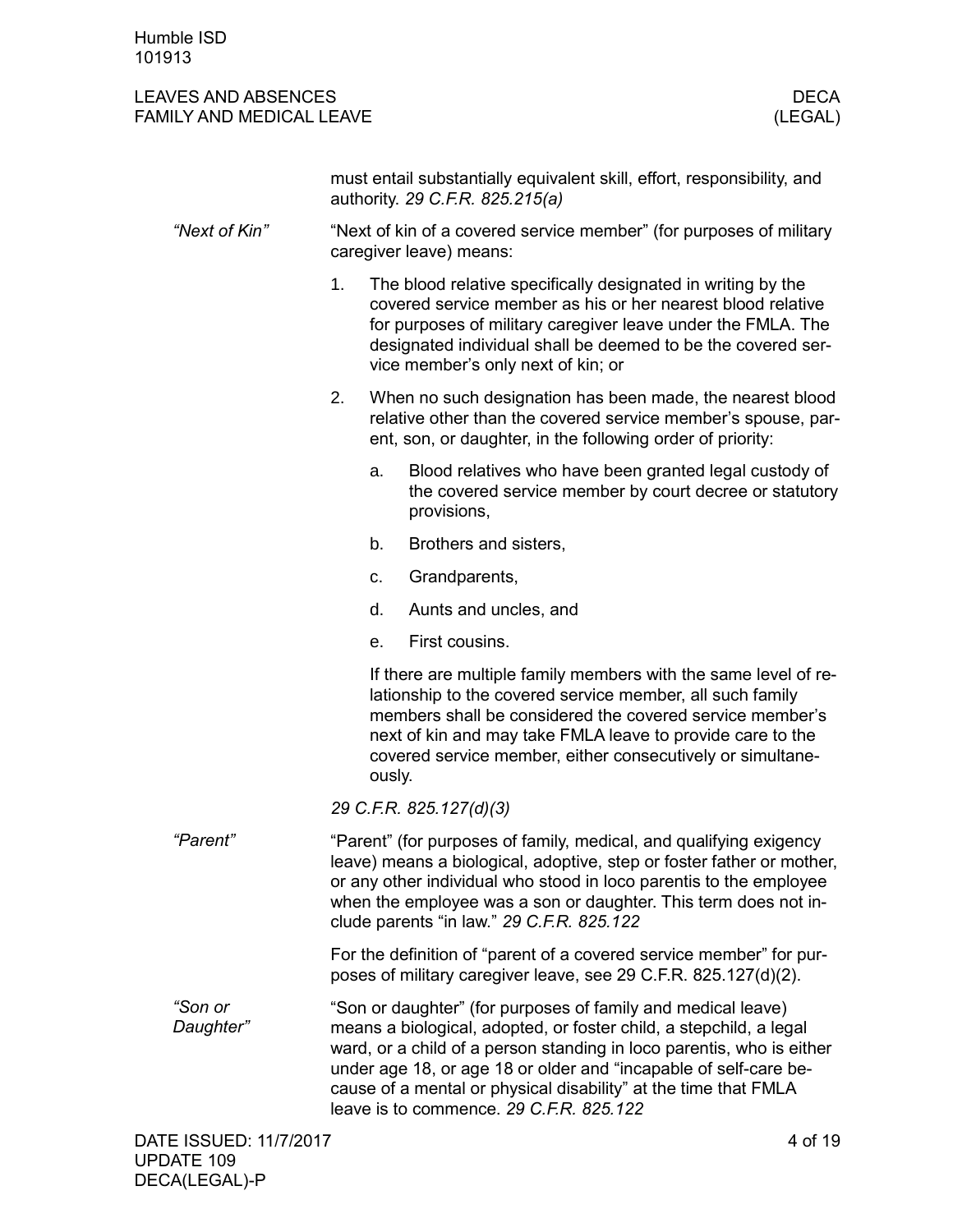<span id="page-4-1"></span><span id="page-4-0"></span>

|                                                               |    | For the definition of "son or daughter on active duty or call to active<br>duty status" for purposes of qualifying exigency leave, see 29<br>C.F.R. 825.122.                                                                                                                                                                                                                                                                                                                            |
|---------------------------------------------------------------|----|-----------------------------------------------------------------------------------------------------------------------------------------------------------------------------------------------------------------------------------------------------------------------------------------------------------------------------------------------------------------------------------------------------------------------------------------------------------------------------------------|
|                                                               |    | For the definition of "son or daughter of a covered service member"<br>for purposes of military caregiver leave, see 29 C.F.R.<br>825.127(d)(1).                                                                                                                                                                                                                                                                                                                                        |
| "Spouse"                                                      |    | "Spouse" means a husband or wife. For purposes of this definition,<br>husband or wife refers to the other person with whom an individual<br>entered into marriage as defined or recognized under state law for<br>purposes of marriage in the state in which the marriage was en-<br>tered into or, in the case of a marriage entered into outside of any<br>state, if the marriage is valid in the place where entered into and<br>could have been entered into in at least one state. |
|                                                               |    | This definition includes an individual in a same-sex or common law<br>marriage that either:                                                                                                                                                                                                                                                                                                                                                                                             |
|                                                               | 1. | Was entered into in a state that recognizes such marriages; or                                                                                                                                                                                                                                                                                                                                                                                                                          |
|                                                               | 2. | If entered into outside of any state, is valid in the place where<br>entered into and could have been entered into in at least one<br>state.                                                                                                                                                                                                                                                                                                                                            |
|                                                               |    | 29 C.F.R. 825.102, .122                                                                                                                                                                                                                                                                                                                                                                                                                                                                 |
| <b>Leave Entitlement</b><br>and Use<br><b>Amount of Leave</b> |    | Except in the case of military caregiver leave, an eligible employ-<br>ee's FMLA leave entitlement is limited to a total of 12 workweeks of<br>leave during a 12-month period for any one or more of the qualify-<br>ing reasons.                                                                                                                                                                                                                                                       |
|                                                               |    | Spouses who are employed by the same district may be limited to<br>a combined total of 12 weeks of FMLA leave during any 12-month<br>period if leave is taken for the birth of a son or daughter, the place-<br>ment of a child for adoption or foster care, or to care for a parent<br>with a serious health condition.                                                                                                                                                                |
|                                                               |    | 29 U.S.C. 2612(a), (f); 29 C.F.R. 825.120(a)(3), .200, .201                                                                                                                                                                                                                                                                                                                                                                                                                             |
| Determining the<br>12-Month Period                            |    | Except with respect to military caregiver leave, a district may<br>choose any one of the following methods for determining the "12-<br>month period" in which the 12 weeks of leave entitlement occurs:                                                                                                                                                                                                                                                                                 |
|                                                               | 1. | The calendar year;                                                                                                                                                                                                                                                                                                                                                                                                                                                                      |
|                                                               | 2. | Any fixed 12-month "leave year," such as a fiscal year or a<br>year starting on an employee's "anniversary" date;                                                                                                                                                                                                                                                                                                                                                                       |
|                                                               | 3. | The 12-month period measured forward from the date any<br>employee's first FMLA leave begins; or                                                                                                                                                                                                                                                                                                                                                                                        |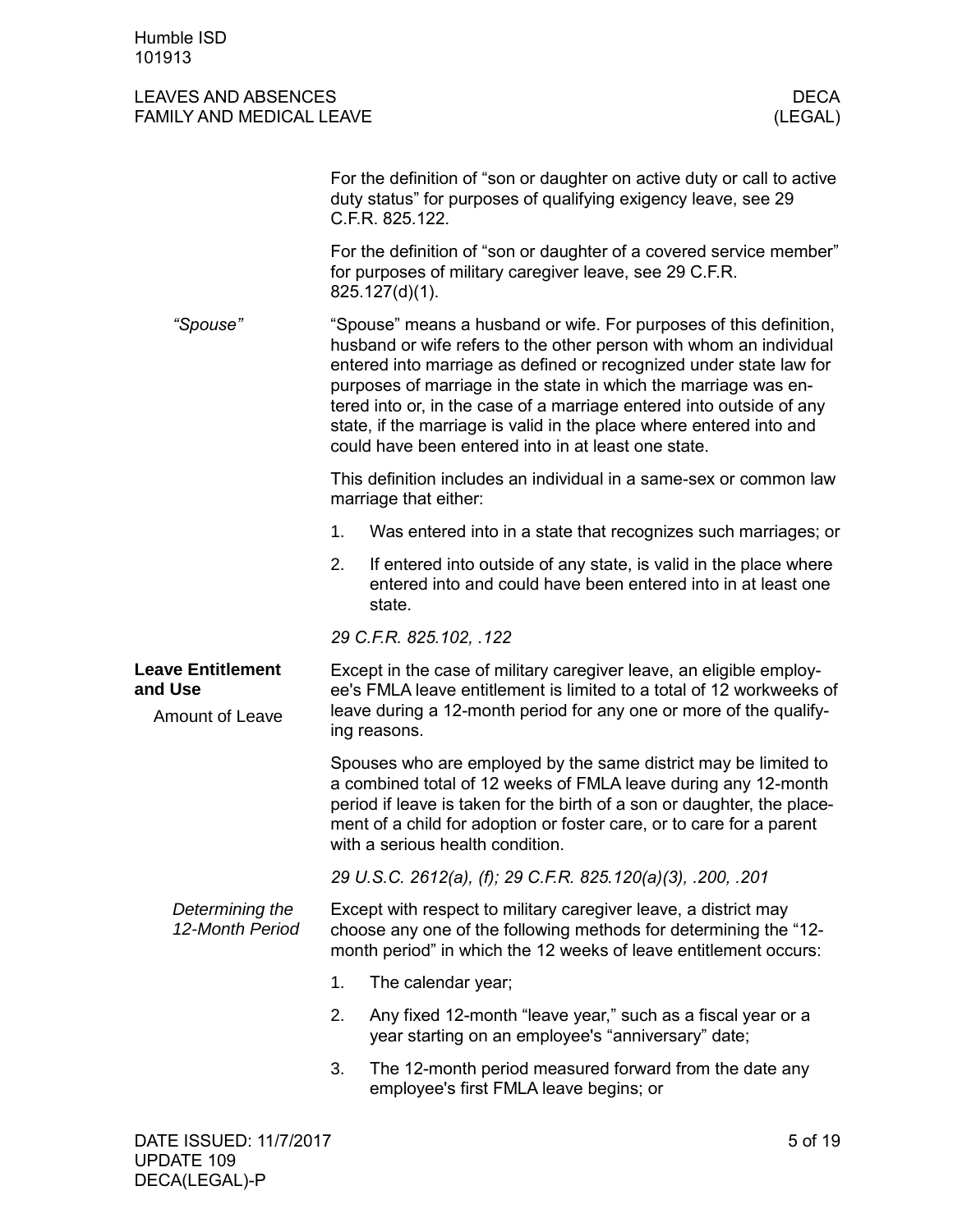<span id="page-5-0"></span>

|                                                                  | A "rolling" 12-month period measured backward from the date<br>4.<br>an employee uses any FMLA leave.                                                                                                                                                                                                                                                                                                                                                                                                                                                                                                                                                         |
|------------------------------------------------------------------|---------------------------------------------------------------------------------------------------------------------------------------------------------------------------------------------------------------------------------------------------------------------------------------------------------------------------------------------------------------------------------------------------------------------------------------------------------------------------------------------------------------------------------------------------------------------------------------------------------------------------------------------------------------|
|                                                                  | 29 C.F.R. 825.200(b)                                                                                                                                                                                                                                                                                                                                                                                                                                                                                                                                                                                                                                          |
| <b>Military Caregiver</b><br>Leave                               | In the case of military caregiver leave, an eligible employee's<br>FMLA leave entitlement is limited to a total of 26 workweeks of<br>leave during a "single 12-month period." The "single 12-month pe-<br>riod" is measured forward from the date an employee's first FMLA<br>leave to care for the covered service member begins, regardless of<br>the method used by a district to determine the 12-month period for<br>other FMLA leaves. During the "single 12-month period," an eligible<br>employee's FMLA leave entitlement is limited to a combined total<br>of 26 workweeks of FMLA leave for any qualifying reason. 29<br>C.F.R. 825.200(f), $(g)$ |
|                                                                  | Spouses who are employed by the same district may be limited to<br>a combined total of 26 weeks of FMLA leave during the "single 12-<br>month period" if leave is taken as military caregiver leave, for the<br>birth of a son or daughter, for the placement of a child for adoption<br>or foster care, or to care for a parent with a serious health condi-<br>tion. 29 C.F.R. 825.127(e)(3)                                                                                                                                                                                                                                                                |
| Summer<br>Vacation and<br><b>Other Extended</b><br><b>Breaks</b> | If a district's activity temporarily ceases and employees generally<br>are not expected to report for work for one or more weeks (e.g., a<br>school closing for two weeks for the Christmas/New Year holiday),<br>those days do not count against the employee's FMLA leave enti-<br>tlement. Similarly, the period during the summer vacation when the<br>employee would not have been required to report for duty is not<br>counted against the employee's FMLA leave entitlement. 29 C.F.R.<br>$825.200(h)$ , .601(a)                                                                                                                                      |
| Intermittent or<br><b>Reduced Leave</b><br>Schedule              | FMLA leave may be taken intermittently or on a reduced leave<br>schedule under certain circumstances. "Intermittent leave" is FMLA<br>leave taken in separate blocks of time due to a single qualifying<br>reason. A "reduced leave schedule" is a leave schedule that re-<br>duces an employee's usual number of working hours per work-<br>week, or hours per workday.                                                                                                                                                                                                                                                                                      |
|                                                                  | For leave taken because of the employee's own serious health<br>condition, to care for a spouse, parent, son, or daughter with a seri-<br>ous health condition, or military caregiver leave, there must be a<br>medical need for leave and it must be that such medical need can<br>be best accommodated through an intermittent or reduced leave<br>schedule. Leave due to a qualifying exigency may also be taken on<br>an intermittent or reduced schedule basis.                                                                                                                                                                                          |
|                                                                  | When leave is taken after the birth of a healthy child or placement<br>of a healthy child for adoption or foster care, an employee may                                                                                                                                                                                                                                                                                                                                                                                                                                                                                                                        |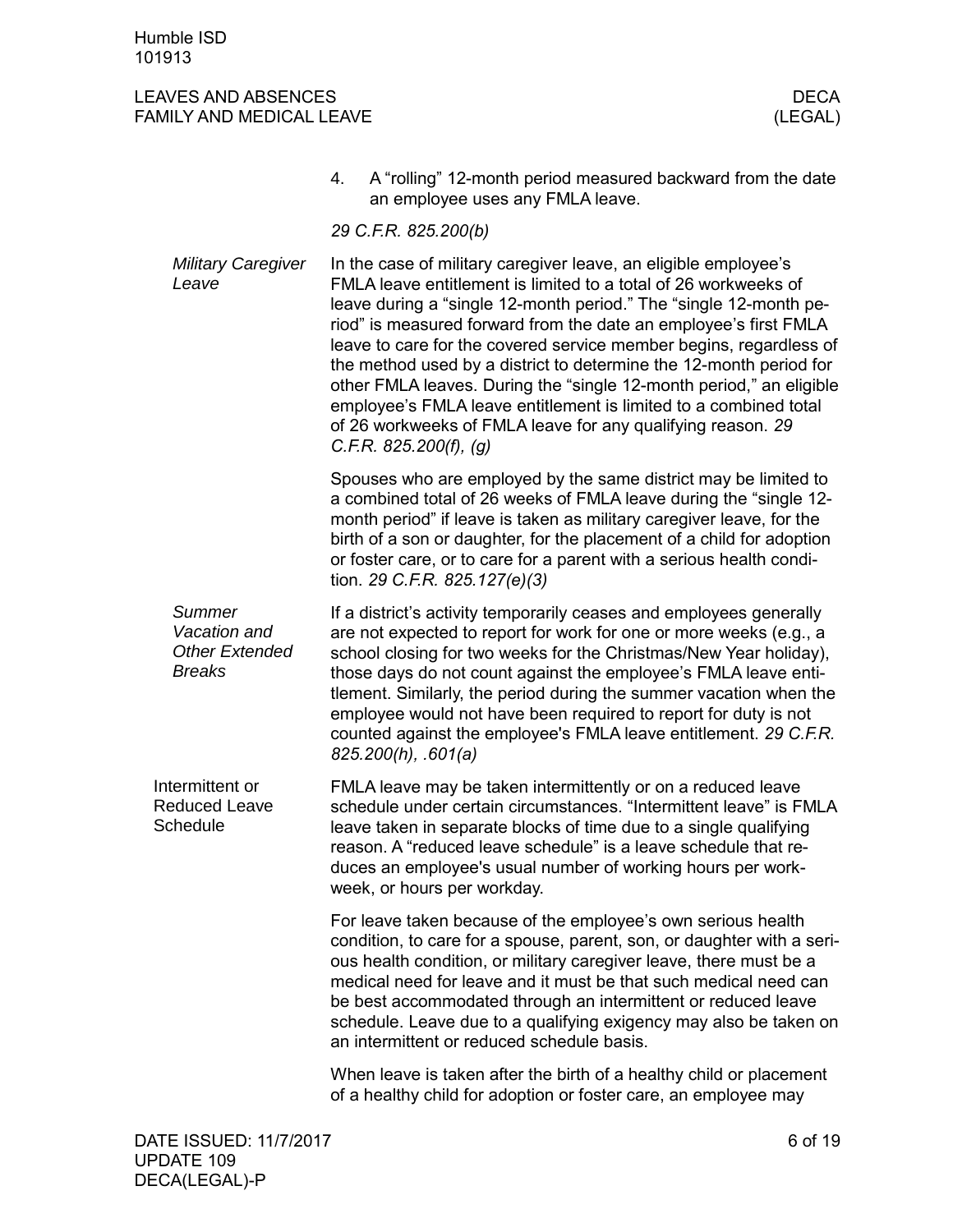<span id="page-6-0"></span>

|                                                                | take leave intermittently or on a reduced leave schedule only if the<br>district agrees.                                                                                                                                                                                                                                                                                                                                                                                                                                                                                                                                                                       |
|----------------------------------------------------------------|----------------------------------------------------------------------------------------------------------------------------------------------------------------------------------------------------------------------------------------------------------------------------------------------------------------------------------------------------------------------------------------------------------------------------------------------------------------------------------------------------------------------------------------------------------------------------------------------------------------------------------------------------------------|
|                                                                | 29 U.S.C. 2612(b); 29 C.F.R. 825.102, .202                                                                                                                                                                                                                                                                                                                                                                                                                                                                                                                                                                                                                     |
| Transfer to<br>Alternative<br><b>Position</b>                  | If an employee requests intermittent or reduced schedule leave<br>that is foreseeable based on planned medical treatment, a district<br>may require the employee to transfer temporarily to an available al-<br>ternative position for which the employee is qualified and which<br>better accommodates recurring periods of leave than does the em-<br>ployee's regular position. 29 U.S.C. 2612(b)(2); 29 C.F.R. 825.204                                                                                                                                                                                                                                     |
| Calculating<br>Leave Use                                       | When an employee takes leave on an intermittent or reduced<br>schedule, only the amount of leave actually taken may be counted<br>toward the employee's leave entitlement. A district must account for<br>intermittent or reduced schedule leave using an increment no<br>greater than the shortest period of time that the district uses to ac-<br>count for use of other forms of leave, provided the increment is not<br>greater than one hour. 29 C.F.R. 825.205                                                                                                                                                                                           |
| <b>Special Rules for</b><br>Instructional<br>Employees         | Special rules apply to certain employees of school districts. These<br>special rules affect leave taken intermittently or on a reduced<br>schedule, or taken near the end of an academic term (semester)<br>by instructional employees.                                                                                                                                                                                                                                                                                                                                                                                                                        |
|                                                                | "Instructional employees" are those whose principal function is to<br>teach and instruct students in a class, a small group, or an individ-<br>ual setting. This term includes not only teachers, but also athletic<br>coaches, driving instructors, and special education assistants such<br>as signers for the hearing impaired. It does not include teacher as-<br>sistants or aides who do not have as their principal job actual<br>teaching or instructing, nor does it include auxiliary personnel such<br>as counselors, psychologists, or curriculum specialists. It also does<br>not include cafeteria workers, maintenance workers, or bus drivers. |
|                                                                | 29 C.F.R. 825,600                                                                                                                                                                                                                                                                                                                                                                                                                                                                                                                                                                                                                                              |
| <b>Failure to Provide</b><br>Notice of<br>Foreseeable<br>Leave | If an instructional employee does not give required notice of fore-<br>seeable leave to be taken intermittently or on a reduced schedule,<br>a district may require the employee to take leave of a particular du-<br>ration or to transfer temporarily to an alternative position. Alterna-<br>tively, a district may require the employee to delay the taking of<br>leave until the notice provision is met. 29 C.F.R. 825.601(b)                                                                                                                                                                                                                            |
| <b>20 Percent Rule</b>                                         | If an eligible instructional employee needs intermittent leave or<br>leave on a reduced leave schedule to care for a family member<br>with a serious health condition, to care for a covered service<br>member, or for the employee's own serious health condition; the<br>leave is foreseeable based on planned medical treatment; and the<br>employee would be on leave for more than 20 percent of the total                                                                                                                                                                                                                                                |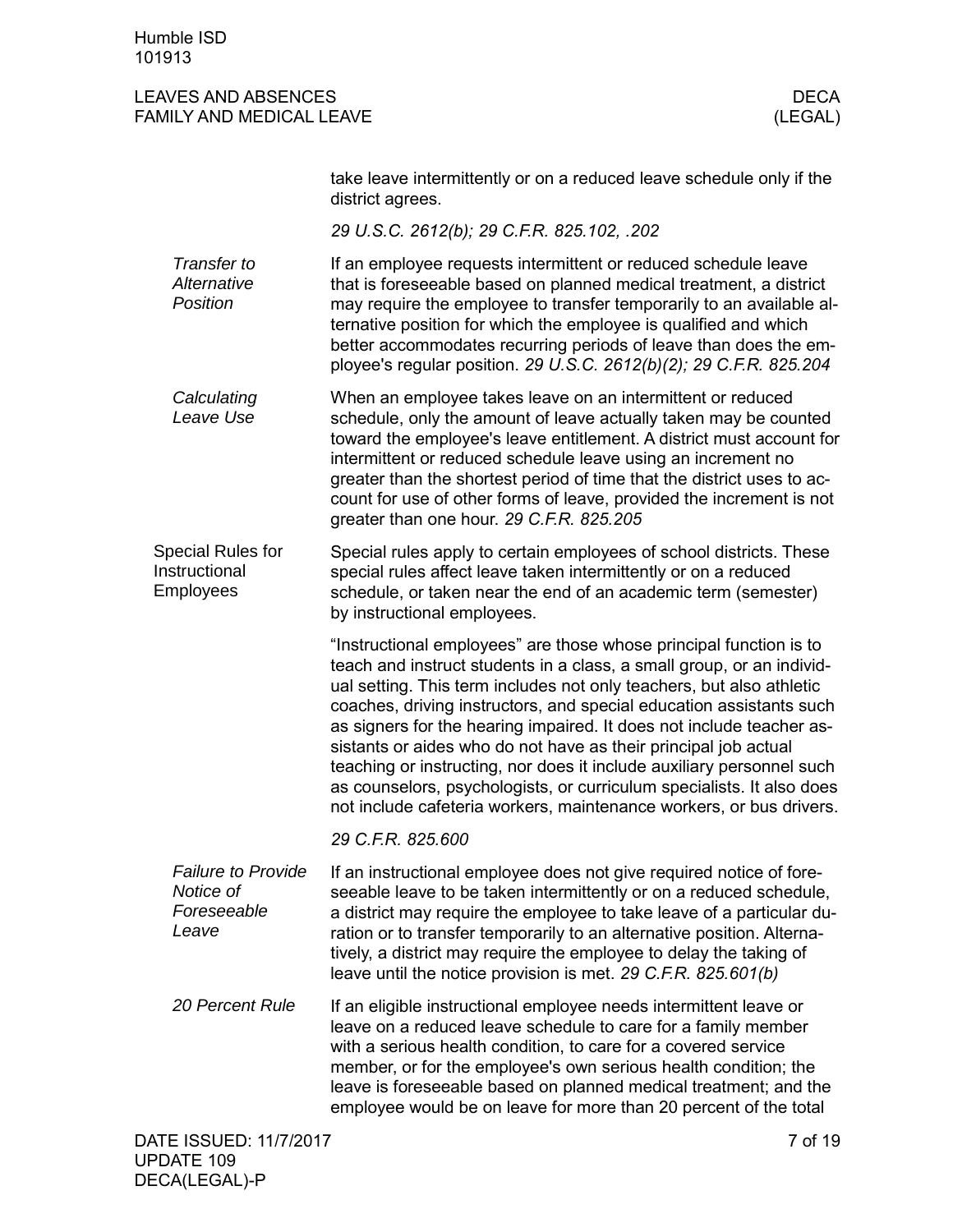<span id="page-7-0"></span>

|  |                                       |                                                                                                                                                                                                                                                                                                                                                                                                                                                                                                                                                          | number of working days over the period the leave would extend, a<br>district may require the employee to choose:                                                                                                                                                                                                                              |  |
|--|---------------------------------------|----------------------------------------------------------------------------------------------------------------------------------------------------------------------------------------------------------------------------------------------------------------------------------------------------------------------------------------------------------------------------------------------------------------------------------------------------------------------------------------------------------------------------------------------------------|-----------------------------------------------------------------------------------------------------------------------------------------------------------------------------------------------------------------------------------------------------------------------------------------------------------------------------------------------|--|
|  |                                       | 1.                                                                                                                                                                                                                                                                                                                                                                                                                                                                                                                                                       | To take leave for a period or periods of a particular duration,<br>not greater than the duration of the planned treatment; or                                                                                                                                                                                                                 |  |
|  |                                       | 2.                                                                                                                                                                                                                                                                                                                                                                                                                                                                                                                                                       | To transfer temporarily to an available alternative position for<br>which the employee is qualified, which has equivalent pay<br>and benefits and which better accommodates recurring peri-<br>ods of leave than does the employee's regular position.                                                                                        |  |
|  |                                       | "Periods of a particular duration" means a block or blocks of time<br>beginning no earlier than the first day for which leave is needed<br>and ending no later than the last day on which leave is needed,<br>and may include one uninterrupted period of leave. If an employee<br>chooses to take leave for "periods of a particular duration" in the<br>case of intermittent or reduced schedule leave, the entire period of<br>leave taken will count as FMLA leave.                                                                                  |                                                                                                                                                                                                                                                                                                                                               |  |
|  |                                       | 29 U.S.C. 2618(c); 29 C.F.R. 825.601, .603                                                                                                                                                                                                                                                                                                                                                                                                                                                                                                               |                                                                                                                                                                                                                                                                                                                                               |  |
|  | Leave at the End of<br>a Semester     |                                                                                                                                                                                                                                                                                                                                                                                                                                                                                                                                                          | As a rule, a district may not require an employee to take more<br>FMLA leave than the employee needs. The FMLA recognizes ex-<br>ceptions where instructional employees begin leave near the end<br>of a semester. As set forth below, the district may in certain cases<br>require the employee to take leave until the end of the semester. |  |
|  |                                       |                                                                                                                                                                                                                                                                                                                                                                                                                                                                                                                                                          | The school semester, or "academic term," typically ends near the<br>end of the calendar year and the end of spring each school year. In<br>no case may a school have more than two academic terms or se-<br>mesters each year for purposes of the FMLA.                                                                                       |  |
|  |                                       | If a district requires the employee to take leave until the end of the<br>semester, only the period of leave until the employee is ready and<br>able to return to work shall be charged against the employee's<br>FMLA leave entitlement. Any additional leave required by the dis-<br>trict to the end of the semester is not counted as FMLA leave; how-<br>ever, the district shall maintain the employee's group health insur-<br>ance and restore the employee to the same or equivalent job,<br>including other benefits, at the end of the leave. |                                                                                                                                                                                                                                                                                                                                               |  |
|  |                                       |                                                                                                                                                                                                                                                                                                                                                                                                                                                                                                                                                          | 29 U.S.C. 2618(d); 29 C.F.R. 825.603                                                                                                                                                                                                                                                                                                          |  |
|  | More Than Five<br><b>Weeks Before</b> |                                                                                                                                                                                                                                                                                                                                                                                                                                                                                                                                                          | A district may require an instructional employee to continue taking<br>leave until the end of the semester if:                                                                                                                                                                                                                                |  |
|  | <b>End of Semester</b>                | 1.                                                                                                                                                                                                                                                                                                                                                                                                                                                                                                                                                       | The employee begins leave more than five weeks before the<br>end of the semester;                                                                                                                                                                                                                                                             |  |
|  |                                       | 2.                                                                                                                                                                                                                                                                                                                                                                                                                                                                                                                                                       | The leave will last at least three weeks; and                                                                                                                                                                                                                                                                                                 |  |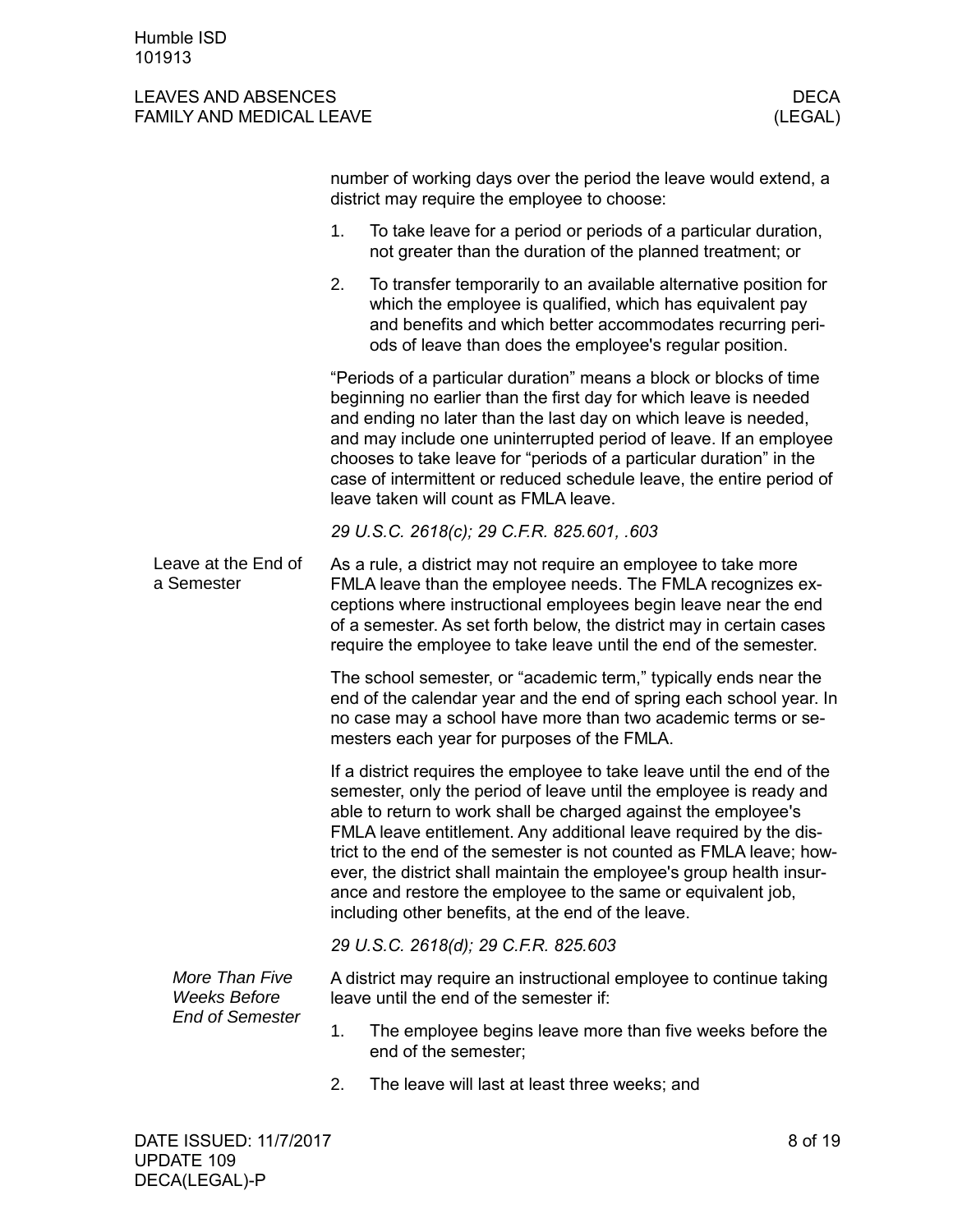<span id="page-8-0"></span>

|                                                  | 3.                                                                                                                                                                                                                                                                                                                                                                                                                                                                                                                                                                                                                                                         | The employee would return to work during the three-week pe-<br>riod before the end of the semester.                                                                                                                                                                                                                                                                                                                                                                                                              |  |
|--------------------------------------------------|------------------------------------------------------------------------------------------------------------------------------------------------------------------------------------------------------------------------------------------------------------------------------------------------------------------------------------------------------------------------------------------------------------------------------------------------------------------------------------------------------------------------------------------------------------------------------------------------------------------------------------------------------------|------------------------------------------------------------------------------------------------------------------------------------------------------------------------------------------------------------------------------------------------------------------------------------------------------------------------------------------------------------------------------------------------------------------------------------------------------------------------------------------------------------------|--|
| <b>During Last Five</b><br>Weeks of              | A district may require an instructional employee to continue taking<br>leave until the end of the semester if:                                                                                                                                                                                                                                                                                                                                                                                                                                                                                                                                             |                                                                                                                                                                                                                                                                                                                                                                                                                                                                                                                  |  |
| Semester                                         | 1.                                                                                                                                                                                                                                                                                                                                                                                                                                                                                                                                                                                                                                                         | The employee begins leave during the last five weeks of the<br>semester for any reason other than the employee's own seri-<br>ous health condition or a qualifying exigency;                                                                                                                                                                                                                                                                                                                                     |  |
|                                                  | 2.                                                                                                                                                                                                                                                                                                                                                                                                                                                                                                                                                                                                                                                         | The leave will last more than two weeks; and                                                                                                                                                                                                                                                                                                                                                                                                                                                                     |  |
|                                                  | 3.                                                                                                                                                                                                                                                                                                                                                                                                                                                                                                                                                                                                                                                         | The employee would return to work during the two-week pe-<br>riod before the end of the semester.                                                                                                                                                                                                                                                                                                                                                                                                                |  |
| <b>During Last</b><br>Three Weeks of<br>Semester | A district may require an instructional employee to continue taking<br>leave until the end of the semester if the employee begins leave<br>during the three-week period before the end of the semester for<br>any reason other than the employee's own serious health condition<br>or a qualifying exigency.                                                                                                                                                                                                                                                                                                                                               |                                                                                                                                                                                                                                                                                                                                                                                                                                                                                                                  |  |
|                                                  | 29 C.F.R. 825.602                                                                                                                                                                                                                                                                                                                                                                                                                                                                                                                                                                                                                                          |                                                                                                                                                                                                                                                                                                                                                                                                                                                                                                                  |  |
| <b>Substitution of Paid</b><br>Leave             | Generally, FMLA leave is unpaid leave. However, an employee<br>may choose to substitute accrued paid leave for unpaid FMLA<br>leave. If an employee does not choose to substitute accrued paid<br>leave, a district may require the employee to do so. The term "sub-<br>stitute" means that the paid leave provided by the district, and ac-<br>crued pursuant to established policies of the district, will run con-<br>currently with the unpaid FMLA leave. An employee's ability to<br>substitute accrued paid leave is determined by the terms and con-<br>ditions of the district's normal leave policy. 29 U.S.C. 2612(d); 29<br>C.F.R. 825.207(a) |                                                                                                                                                                                                                                                                                                                                                                                                                                                                                                                  |  |
| Compensatory<br>Time                             |                                                                                                                                                                                                                                                                                                                                                                                                                                                                                                                                                                                                                                                            | If an employee requests and is permitted to use accrued compen-<br>satory time to receive pay during FMLA leave, or if a district re-<br>quires such use, the compensatory time taken may be counted<br>against the employee's FMLA leave entitlement. 29 C.F.R.<br>825.207(f)                                                                                                                                                                                                                                   |  |
| FMLA and<br>Workers'<br>Compensation             |                                                                                                                                                                                                                                                                                                                                                                                                                                                                                                                                                                                                                                                            | A serious health condition may result from injury to the employee<br>"on or off" the job. If a district designates the leave as FMLA leave,<br>the leave counts against the employee's FMLA leave entitlement.<br>Because the workers' compensation absence is not unpaid, neither<br>the employee nor the district may require the substitution of paid<br>leave. However, a district and an employee may agree, where<br>state law permits, to have paid leave supplement workers' compen-<br>sation benefits. |  |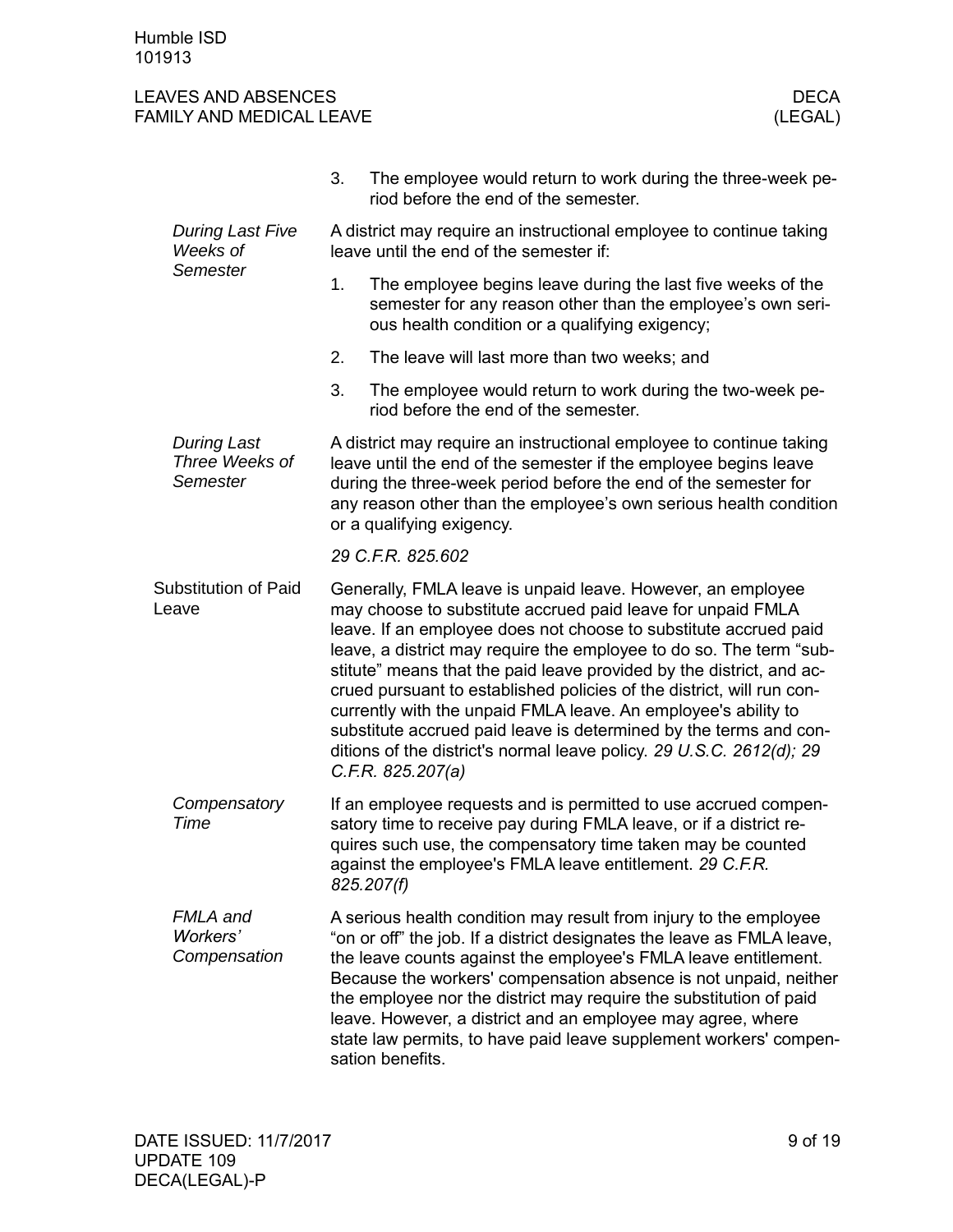<span id="page-9-0"></span>

|                                          | If the health-care provider treating the employee for the workers'<br>compensation injury certifies that the employee is able to return to<br>a "light duty job" but is unable to return to the same or equivalent<br>job, the employee may decline the district's offer of a "light duty<br>job." As a result, the employee may lose workers' compensation<br>payments, but is entitled to remain on unpaid FMLA leave until the<br>employee's FMLA leave entitlement is exhausted. As of the date<br>workers' compensation benefits cease, the substitution provision<br>becomes applicable and either the employee may elect or the dis-<br>trict may require the use of accrued paid leave.                                                                                               |
|------------------------------------------|-----------------------------------------------------------------------------------------------------------------------------------------------------------------------------------------------------------------------------------------------------------------------------------------------------------------------------------------------------------------------------------------------------------------------------------------------------------------------------------------------------------------------------------------------------------------------------------------------------------------------------------------------------------------------------------------------------------------------------------------------------------------------------------------------|
|                                          | 29 C.F.R. 825.207(e)                                                                                                                                                                                                                                                                                                                                                                                                                                                                                                                                                                                                                                                                                                                                                                          |
| Maintenance of<br><b>Health Benefits</b> | During any FMLA leave, a district must maintain the employee's<br>coverage under any group health plan on the same conditions as<br>coverage would have been provided if the employee had been<br>continuously employed during the entire leave period.                                                                                                                                                                                                                                                                                                                                                                                                                                                                                                                                       |
|                                          | An employee may choose not to retain group health plan coverage<br>during FMLA leave. However, when the employee returns from<br>leave, the employee is entitled to be reinstated on the same terms<br>as before taking leave without any qualifying period, physical ex-<br>amination, exclusion of pre-existing conditions, and the like.                                                                                                                                                                                                                                                                                                                                                                                                                                                   |
|                                          | 29 U.S.C. 2614(c); 29 C.F.R. 825.209                                                                                                                                                                                                                                                                                                                                                                                                                                                                                                                                                                                                                                                                                                                                                          |
| Payment of<br>Premiums                   | During FMLA leave, the employee must continue to pay the em-<br>ployee's share of group health plan premiums. If premiums are<br>raised or lowered, the employee would be required to pay the new<br>premium rates. 29 C.F.R. 825.210                                                                                                                                                                                                                                                                                                                                                                                                                                                                                                                                                         |
| Failure to Pay<br>Premiums               | Unless a district has an established policy providing a longer grace<br>period, a district's obligations to maintain health insurance cover-<br>age cease if an employee's premium payment is more than 30<br>days late. In order to terminate the employee's coverage, the dis-<br>trict must provide written notice to the employee that the payment<br>has not been received. Such notice must be mailed to the em-<br>ployee at least 15 days before coverage is to cease, advising that<br>coverage will be dropped on a specified date at least 15 days after<br>the date of the letter unless the payment has been received by that<br>date. Coverage for the employee may be terminated at the end of<br>the 30-day grace period, if the required 15-day notice has been<br>provided. |
|                                          | Upon the employee's return from FMLA leave, the district must still<br>restore the employee to coverage/benefits equivalent to those the<br>employee would have had if leave had not been taken and the pre-<br>mium payment(s) had not been missed. The employee may not be<br>required to meet any qualification requirements imposed by the                                                                                                                                                                                                                                                                                                                                                                                                                                                |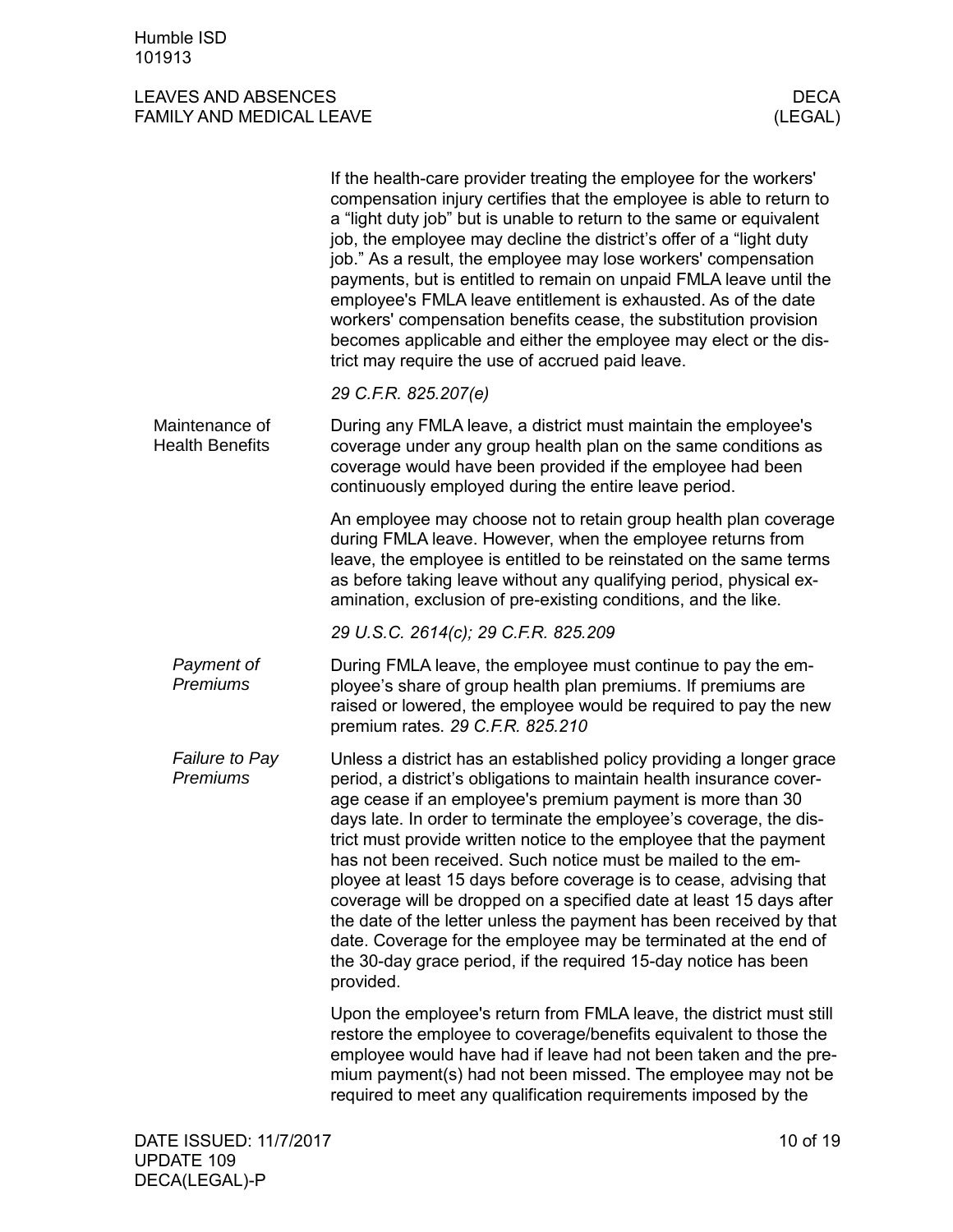<span id="page-10-0"></span>

|                                         | plan, including any new preexisting condition waiting period, to wait<br>for an open season, or to pass a medical examination to obtain re-<br>instatement of coverage.                                                                                                                                                                                                                                                                                                                                                                                                                                                                                                                                                                                         |
|-----------------------------------------|-----------------------------------------------------------------------------------------------------------------------------------------------------------------------------------------------------------------------------------------------------------------------------------------------------------------------------------------------------------------------------------------------------------------------------------------------------------------------------------------------------------------------------------------------------------------------------------------------------------------------------------------------------------------------------------------------------------------------------------------------------------------|
|                                         | 29 C.F.R. 825.212                                                                                                                                                                                                                                                                                                                                                                                                                                                                                                                                                                                                                                                                                                                                               |
| Recovery of<br><b>Benefit Cost</b>      | If an employee fails to return to work after FMLA leave has been<br>exhausted or expires, a district may recover from the employee its<br>share of health plan premiums during the employee's unpaid FMLA<br>leave, unless the employee's failure to return is due to one of the<br>reasons set forth in the regulations. A district may not recover its<br>share of health insurance premiums for any period of FMLA leave<br>covered by paid leave. 29 C.F.R. 825.213                                                                                                                                                                                                                                                                                         |
| <b>Right to</b><br>Reinstatement        | On return from FMLA leave, an employee is entitled to be returned<br>to the same position the employee held when leave began, or to an<br>equivalent position with equivalent benefits, pay, and other terms<br>and conditions of employment. An employee is entitled to reinstate-<br>ment even if the employee has been replaced or his or her position<br>has been restructured to accommodate the employee's absence.<br>However, an employee has no greater right to reinstatement or to<br>other benefits and conditions of employment than if the employee<br>had been continuously employed during the FMLA leave period. 29<br>C.F.R. 825.214, .216(a)                                                                                                 |
| Moonlighting<br><b>During Leave</b>     | If a district has a uniformly applied policy governing outside or sup-<br>plemental employment, the policy may continue to apply to an em-<br>ployee while on FMLA leave. A district that does not have such a<br>policy may not deny FMLA benefits on the basis of outside or sup-<br>plemental employment unless the FMLA leave was fraudulently ob-<br>tained. 29 U.S.C. 2618(e); 29 C.F.R. 825.216(e)                                                                                                                                                                                                                                                                                                                                                       |
| Reinstatement of<br>School<br>Employees | A district shall make the determination of how an employee is to be<br>restored to "an equivalent position" upon return from FMLA leave<br>on the basis of established school board policies and practices.<br>The "established policies" must be in writing, must be made known<br>to the employee before the taking of FMLA leave, and must clearly<br>explain the employee's restoration rights upon return from leave.<br>Any established policy which is used as the basis for restoration of<br>an employee to "an equivalent position" must provide substantially<br>the same protections as provided in the FMLA. For example, an<br>employee may not be restored to a position requiring additional li-<br>censure or certification. 29 C.F.R. 825.604 |
| Pay Increases<br>and Bonuses            | An employee is entitled to any unconditional pay increases that<br>may have occurred during the FMLA leave period, such as cost of<br>living increases. Pay increases conditioned upon seniority, length<br>of service, or work performed must be granted in accordance with<br>a district's policy or practice with respect to other employees on an                                                                                                                                                                                                                                                                                                                                                                                                           |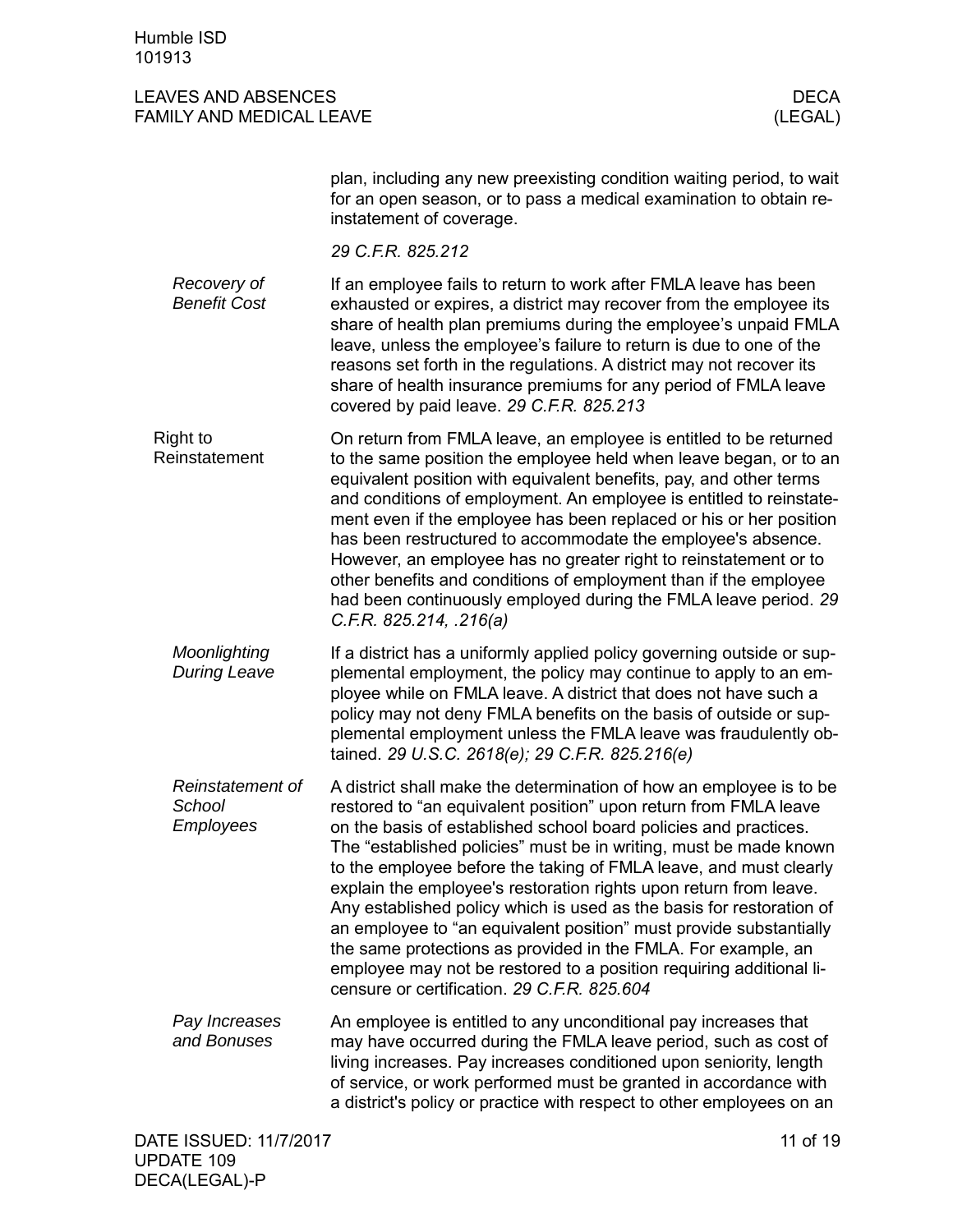<span id="page-11-1"></span><span id="page-11-0"></span>

|                                                    | equivalent leave status for a reason that does not qualify as FMLA<br>leave.                                                                                                                                                                                                                                                                                                                                                                                                                                                                                                                                                                                                                                             |
|----------------------------------------------------|--------------------------------------------------------------------------------------------------------------------------------------------------------------------------------------------------------------------------------------------------------------------------------------------------------------------------------------------------------------------------------------------------------------------------------------------------------------------------------------------------------------------------------------------------------------------------------------------------------------------------------------------------------------------------------------------------------------------------|
|                                                    | Equivalent pay includes any bonus or payment, whether it is dis-<br>cretionary or non-discretionary. However, if a bonus or other pay-<br>ment is based on the achievement of a specified goal such as<br>hours worked, products sold, or perfect attendance, and the em-<br>ployee has not met the goal due to FMLA leave, then the payment<br>may be denied, unless otherwise paid to employees on an equiva-<br>lent leave status for a reason that does not qualify as FMLA leave.<br>For example, if an employee who used paid vacation leave for a<br>non-FMLA purpose would receive the payment, then an employee<br>who used paid vacation leave for an FMLA-protected purpose also<br>must receive the payment. |
|                                                    | 29 C.F.R. 825.215(c)                                                                                                                                                                                                                                                                                                                                                                                                                                                                                                                                                                                                                                                                                                     |
| <b>Key Employees</b>                               | A district may deny job restoration to a key employee if such denial<br>is necessary to prevent substantial and grievous economic injury to<br>the operations of the district. 29 U.S.C. 2614(b); 29 C.F.R.<br>825.217-.219                                                                                                                                                                                                                                                                                                                                                                                                                                                                                              |
| <b>Notices and Medical</b><br><b>Certification</b> | Every covered employer must post on its premises a notice ex-<br>plaining the FMLA's provisions and providing information concern-                                                                                                                                                                                                                                                                                                                                                                                                                                                                                                                                                                                       |
| <b>Employer Notices</b><br><b>General Notice</b>   | ing the procedures for filing complaints with the Department of La-<br>bor's Wage and Hour Division. The notice must be posted<br>prominently where it can be readily seen by employees and appli-<br>cants for employment. Covered employers must post this general<br>notice even if no employees are eligible for FMLA leave.                                                                                                                                                                                                                                                                                                                                                                                         |
|                                                    | If a district has any eligible employees, it shall also:                                                                                                                                                                                                                                                                                                                                                                                                                                                                                                                                                                                                                                                                 |
|                                                    | 1.<br>Include the notice in employee handbooks or other written<br>guidance to employees concerning employee benefits or<br>leave rights, if such written materials exist; or                                                                                                                                                                                                                                                                                                                                                                                                                                                                                                                                            |
|                                                    | 2.<br>Distribute a copy of the general notice to each new employee<br>upon hiring.                                                                                                                                                                                                                                                                                                                                                                                                                                                                                                                                                                                                                                       |
|                                                    | Electronic posting is sufficient if it meets the other requirements of<br>this section.                                                                                                                                                                                                                                                                                                                                                                                                                                                                                                                                                                                                                                  |
|                                                    | If a district's workforce is comprised of a significant portion of work-<br>ers who are not literate in English, the district shall provide the gen-<br>eral notice in a language in which the employees are literate.                                                                                                                                                                                                                                                                                                                                                                                                                                                                                                   |
|                                                    | A district may use Department of Labor (DOL) form WHD 1420 or<br>may use another format so long as the information provided<br>includes, at a minimum, all of the information contained in that                                                                                                                                                                                                                                                                                                                                                                                                                                                                                                                          |
|                                                    | notice.                                                                                                                                                                                                                                                                                                                                                                                                                                                                                                                                                                                                                                                                                                                  |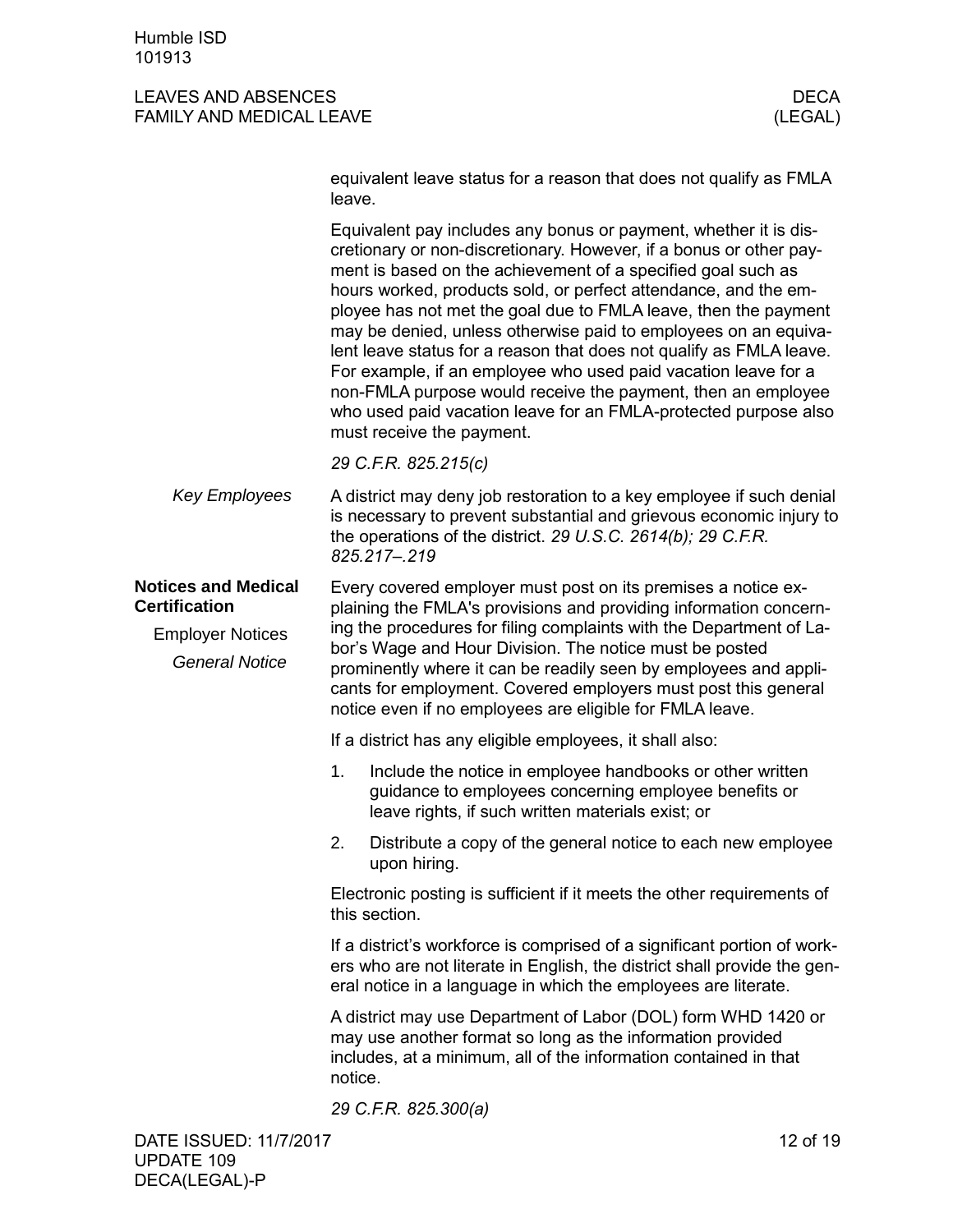| <b>Eligibility Notice</b>                                     | When an employee requests FMLA leave, or when a district ac-<br>quires knowledge that an employee's leave may be for an FMLA-<br>qualifying reason, the district must notify the employee of the em-<br>ployee's eligibility to take FMLA leave. If the employee is not eligi-<br>ble for FMLA leave, the notice must state at least one reason why<br>the employee is not eligible.                                                                                                        |
|---------------------------------------------------------------|---------------------------------------------------------------------------------------------------------------------------------------------------------------------------------------------------------------------------------------------------------------------------------------------------------------------------------------------------------------------------------------------------------------------------------------------------------------------------------------------|
|                                                               | A district must provide the eligibility notice within five business<br>days, absent extenuating circumstances. Notification of eligibility<br>may be oral or in writing. The district may use DOL form WH-381 to<br>provide such notification to employees. The district shall translate<br>the notice in any situation in which it is required to translate the<br>general notice.                                                                                                         |
|                                                               | 29 C.F.R. 825.300(b)                                                                                                                                                                                                                                                                                                                                                                                                                                                                        |
| <b>Rights and</b><br><b>Responsibilities</b><br><b>Notice</b> | Each time a district provides an eligibility notice to an employee,<br>the district shall also provide a written rights and responsibilities<br>notice. The rights and responsibilities notice must include the infor-<br>mation required by the FMLA regulations at 29 C.F.R.<br>825.300(c)(1).                                                                                                                                                                                            |
|                                                               | A district may use DOL form WH-381 to provide such notification to<br>employees. A district may adapt the prototype notice as appropri-<br>ate to meet these notice requirements. The notice may be distrib-<br>uted electronically if it meets the other requirements of this section.<br>The district shall translate the notice in any situation in which it is<br>required to translate the general notice.                                                                             |
|                                                               | 29 C.F.R. 825.300(c)                                                                                                                                                                                                                                                                                                                                                                                                                                                                        |
| Designation<br><b>Notice</b>                                  | When a district has enough information to determine whether leave<br>is being taken for an FMLA-qualifying reason, the district must no-<br>tify the employee whether the leave will be designated as FMLA<br>leave. If the district determines that the leave will not be designated<br>as FMLA-qualifying, the district must notify the employee of that<br>determination. Absent extenuating circumstances, a district must<br>provide the designation notice within five business days. |
|                                                               | A district may use DOL form WH-382 to provide such notification to<br>employees. If the leave is not designated as FMLA leave because<br>it does not meet the requirements of the Act, the notice to the<br>employee that the leave is not designated as FMLA leave may be<br>in the form of a simple written statement.                                                                                                                                                                    |
|                                                               | The designation notice must include the information required by<br>the FMLA regulations at 29 C.F.R. 825.300(d)(1) (substitution of<br>paid leave), $(d)(3)$ (fitness for duty certification), and $(d)(6)$ (amount                                                                                                                                                                                                                                                                         |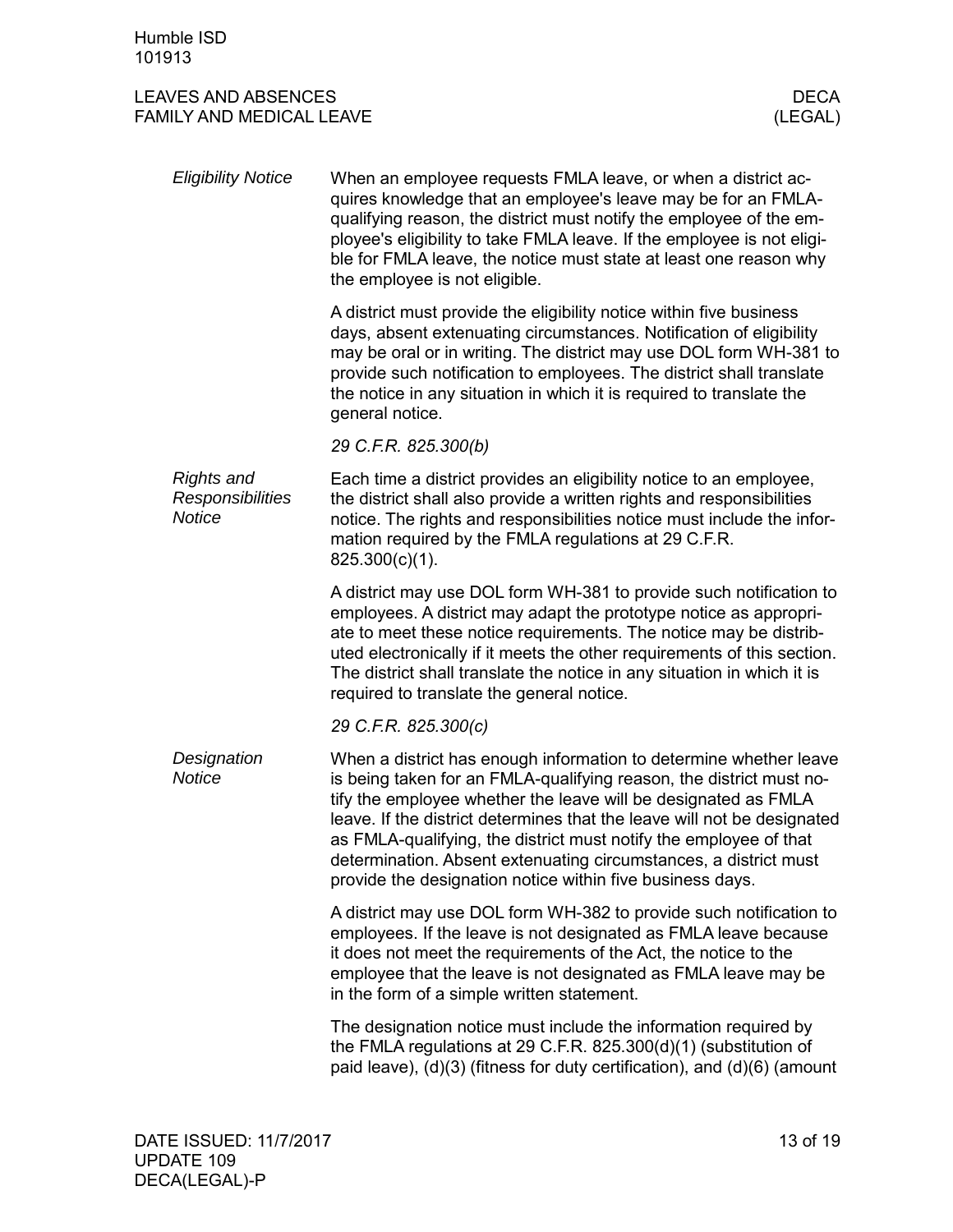Humble ISD 101913

<span id="page-13-0"></span>

|                                                    | of leave charged against FMLA entitlement). For further provisions<br>on designation of leave, see 29 C.F.R. 825.301.                                                                                                                                                                                                                                                                                                                                                                                                                                                           |
|----------------------------------------------------|---------------------------------------------------------------------------------------------------------------------------------------------------------------------------------------------------------------------------------------------------------------------------------------------------------------------------------------------------------------------------------------------------------------------------------------------------------------------------------------------------------------------------------------------------------------------------------|
|                                                    | 29 C.F.R. 825.300(d)                                                                                                                                                                                                                                                                                                                                                                                                                                                                                                                                                            |
| Retroactive<br>Designation                         | A district may retroactively designate leave as FMLA leave, with<br>appropriate notice to the employee, if the district's failure to timely<br>designate leave does not cause harm or injury to the employee. In<br>addition, a district and an employee may agree that leave will be<br>retroactively designated as FMLA leave. 29 C.F.R. 825.301(d)                                                                                                                                                                                                                           |
| <b>Employee Notice</b>                             | An employee giving notice of the need for FMLA leave must state a<br>qualifying reason for the leave and otherwise satisfy the require-<br>ments for notice of foreseeable and unforeseeable leave, below.<br>The employee does not need to expressly assert rights under the<br>Act or even mention the FMLA. 29 C.F.R. 825.301                                                                                                                                                                                                                                                |
| Foreseeable<br>Leave                               | An employee must provide at least 30 days' advance notice before<br>FMLA leave is to begin if the need for leave is foreseeable based<br>upon an expected birth, placement for adoption or foster care, or<br>planned medical treatment of the employee, a family member, or a<br>covered service member. If 30 days' notice is not practicable, the<br>employee must give notice as soon as practicable. For leave due<br>to a qualifying exigency, the employee must provide notice as soon<br>as practicable regardless of how far in advance the leave is fore-<br>seeable. |
|                                                    | When planning medical treatment, the employee must consult with<br>the district and make a reasonable effort to schedule the treatment<br>so as not to disrupt unduly the district's operations, subject to the<br>approval of the health-care provider.                                                                                                                                                                                                                                                                                                                        |
|                                                    | 29 C.F.R. 825.302                                                                                                                                                                                                                                                                                                                                                                                                                                                                                                                                                               |
| Unforeseeable<br>Leave                             | When the approximate timing of leave is not foreseeable, an em-<br>ployee must provide notice to a district as soon as practicable un-<br>der the facts and circumstances of the particular case. It generally<br>should be practicable for the employee to provide notice of leave<br>that is unforeseeable within the time prescribed by the district's<br>usual and customary notice requirements applicable to such leave.<br>29 C.F.R. 825.303                                                                                                                             |
| Compliance with<br><b>District</b><br>Requirements | A district may require an employee to comply with its usual and<br>customary notice and procedural requirements for requesting<br>leave, absent unusual circumstances. If an employee does not<br>comply with usual notice and procedural requirements, and no un-<br>usual circumstances justify the failure to comply, FMLA leave may<br>be delayed or denied. 29 C.F.R. 825.302(d), .303(c)                                                                                                                                                                                  |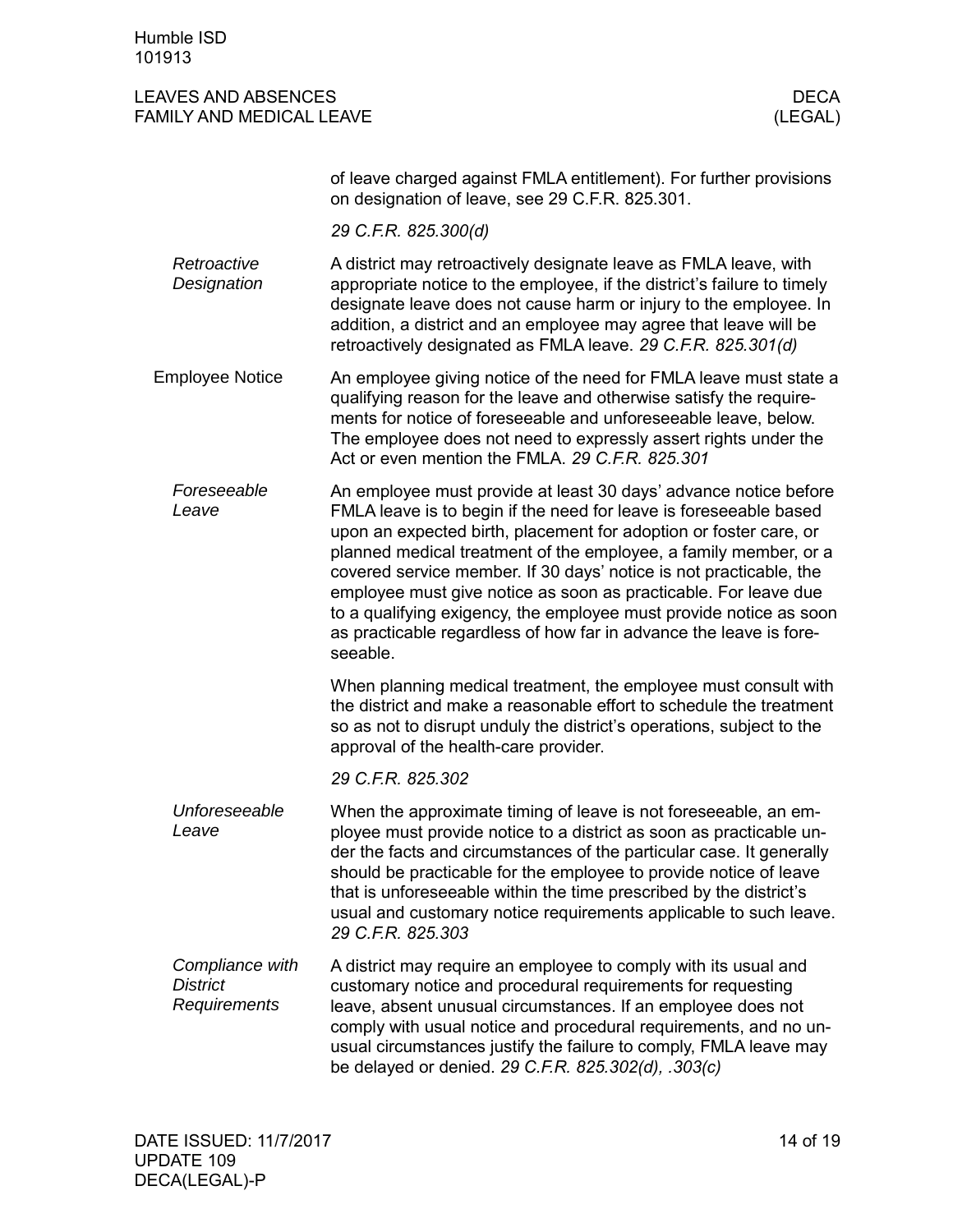<span id="page-14-0"></span>

| Humble ISD<br>101913                                              |                                                                                                                                                                                                                                                                                                                                                                                                                                                                                                                                                                                                                                                                                                                          |                        |
|-------------------------------------------------------------------|--------------------------------------------------------------------------------------------------------------------------------------------------------------------------------------------------------------------------------------------------------------------------------------------------------------------------------------------------------------------------------------------------------------------------------------------------------------------------------------------------------------------------------------------------------------------------------------------------------------------------------------------------------------------------------------------------------------------------|------------------------|
| <b>LEAVES AND ABSENCES</b><br><b>FAMILY AND MEDICAL LEAVE</b>     |                                                                                                                                                                                                                                                                                                                                                                                                                                                                                                                                                                                                                                                                                                                          | <b>DECA</b><br>(LEGAL) |
| Certification of<br>Leave                                         | A district may require that an employee's FMLA leave be supported<br>by certification, as described below. The district must give notice of<br>a requirement for certification each time certification is required. At<br>the time the district requests certification, the district must advise<br>the employee of the consequences of failure to provide adequate<br>certification. 29 C.F.R. 825.305(a)                                                                                                                                                                                                                                                                                                               |                        |
| Timing                                                            | In most cases, a district should request certification at the time the<br>employee gives notice of the need for leave or within five business<br>days thereafter or, in the case of unforeseen leave, within five busi-<br>ness days after the leave commences. The district may request<br>certification at a later date if the district later has reason to question<br>the appropriateness of the leave or its duration. The employee<br>must provide the requested certification to the district within 15 cal-<br>endar days after the district's request, unless it is not practicable<br>under the particular circumstances to do so despite the employee's<br>diligent, good faith efforts. 29 C.F.R. 825.305(b) |                        |
| Incomplete or<br><b>Insufficient</b><br>Certification             | A district shall advise an employee if it finds a certification incom-<br>plete or insufficient and shall state in writing what additional infor-<br>mation is necessary to make the certification complete and suffi-<br>cient. The district must provide the employee with seven calendar<br>days (unless not practicable under the particular circumstances de-<br>spite the employee's diligent, good faith efforts) to cure any such<br>deficiency.                                                                                                                                                                                                                                                                 |                        |
|                                                                   | A certification is "incomplete" if one or more of the applicable en-<br>tries have not been completed. A certification is "insufficient" if it is<br>complete, but the information provided is vague, ambiguous, or<br>non-responsive. A certification that is not returned to the district is<br>not considered incomplete or insufficient, but constitutes a failure to<br>provide certification.                                                                                                                                                                                                                                                                                                                      |                        |
|                                                                   | 29 C.F.R. 825.305(c)                                                                                                                                                                                                                                                                                                                                                                                                                                                                                                                                                                                                                                                                                                     |                        |
| Medical<br>Certification of<br><b>Serious Health</b><br>Condition | When leave is taken because of an employee's own serious health<br>condition, or the serious health condition of a family member, a dis-<br>trict may require the employee to obtain medical certification from a<br>health-care provider. A district may use DOL optional form WH-<br>380-E when the employee needs leave due to the employee's own<br>serious health condition and optional form WH-380-F when the em-<br>ployee needs leave to care for a family member with a serious<br>health condition. A district may not require information beyond that<br>specified in the FMLA regulations.                                                                                                                  |                        |
|                                                                   | An employee may choose to comply with the certification require-<br>ment by providing the district with an authorization, release, or<br>waiver allowing the district to communicate directly with the health-<br>care provider.                                                                                                                                                                                                                                                                                                                                                                                                                                                                                         |                        |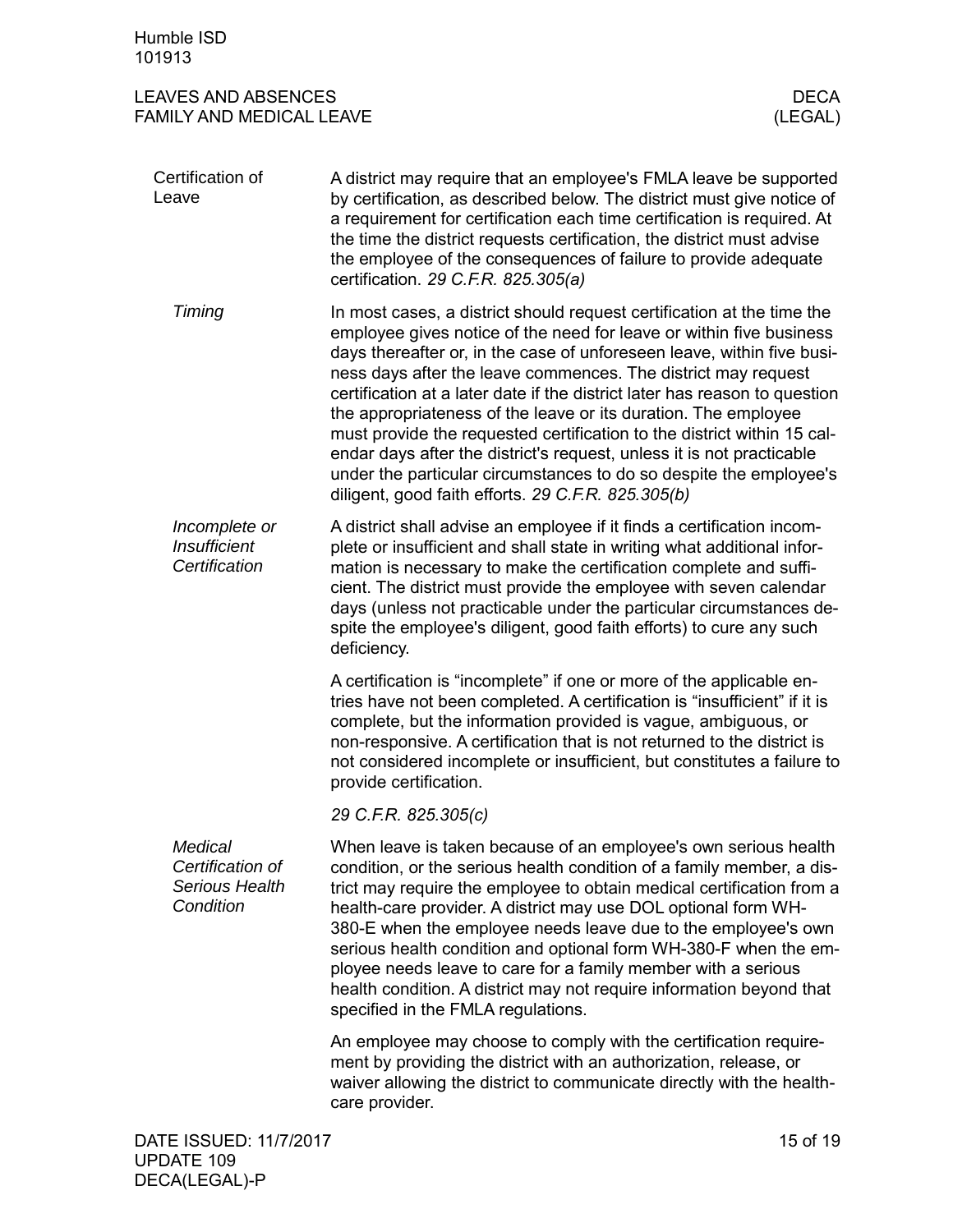|                                         | For the definition of "health-care provider," see 29 C.F.R. 825.125.                                                                                                                                                                                                                                                                                                                                                                                                                                                                                                                                                                                                                                                               |
|-----------------------------------------|------------------------------------------------------------------------------------------------------------------------------------------------------------------------------------------------------------------------------------------------------------------------------------------------------------------------------------------------------------------------------------------------------------------------------------------------------------------------------------------------------------------------------------------------------------------------------------------------------------------------------------------------------------------------------------------------------------------------------------|
|                                         | 29 C.F.R. 825.306                                                                                                                                                                                                                                                                                                                                                                                                                                                                                                                                                                                                                                                                                                                  |
| Genetic<br>Information                  | A district subject to the Genetic Information Nondiscrimination Act<br>(GINA) shall comply with the GINA rules with respect to a request<br>for medical information. 29 C.F.R. 1635.8(b)(1)(i)(A) [See DAB]                                                                                                                                                                                                                                                                                                                                                                                                                                                                                                                        |
| Authentication<br>and Clarification     | If an employee submits a complete and sufficient certification<br>signed by the health-care provider, a district may not request addi-<br>tional information from the health-care provider. However, the dis-<br>trict may contact the health-care provider for purposes of clarifica-<br>tion and authentication of the certification after the district has<br>given the employee an opportunity to cure any deficiencies, as set<br>forth above. To make such contact, a district must use a health-<br>care provider, a human resources professional, a leave administra-<br>tor, or a management official. Under no circumstances may the em-<br>ployee's direct supervisor contact the employee's health-care pro-<br>vider. |
|                                         | "Authentication" means providing the health-care provider with a<br>copy of the certification and requesting verification that the infor-<br>mation on the form was completed and/or authorized by the health-<br>care provider who signed the document; no additional medical in-<br>formation may be requested.                                                                                                                                                                                                                                                                                                                                                                                                                  |
|                                         | "Clarification" means contacting the health-care provider to under-<br>stand the handwriting on the certification or to understand the<br>meaning of a response. A district may not ask the health-care pro-<br>vider for additional information beyond that required by the certifi-<br>cation form. The requirements of the Health Insurance Portability<br>and Accountability Act (HIPAA) Privacy Rule must be satisfied<br>when individually identifiable health information of an employee is<br>shared with a district by a HIPAA-covered health-care provider.                                                                                                                                                              |
|                                         | 29 C.F.R. 825.307(a)                                                                                                                                                                                                                                                                                                                                                                                                                                                                                                                                                                                                                                                                                                               |
| Second and Third<br><b>Opinions</b>     | If a district has reason to doubt the validity of a medical certifica-<br>tion, the district may require the employee to obtain a second opin-<br>ion at the district's expense. If the opinions of the employee's and<br>the district's designated health-care providers differ, the district<br>may require the employee to obtain certification from a third health-<br>care provider, again at the district's expense. 29 C.F.R. 825.307(b),<br>(c)                                                                                                                                                                                                                                                                            |
| <b>Foreign Medical</b><br>Certification | If the employee or a family member is visiting another country, or a<br>family member resides in another country, and a serious health<br>condition develops, the district shall accept medical certification as<br>well as second and third opinions from a health-care provider who<br>practices in that country. If the certification is in a language other                                                                                                                                                                                                                                                                                                                                                                    |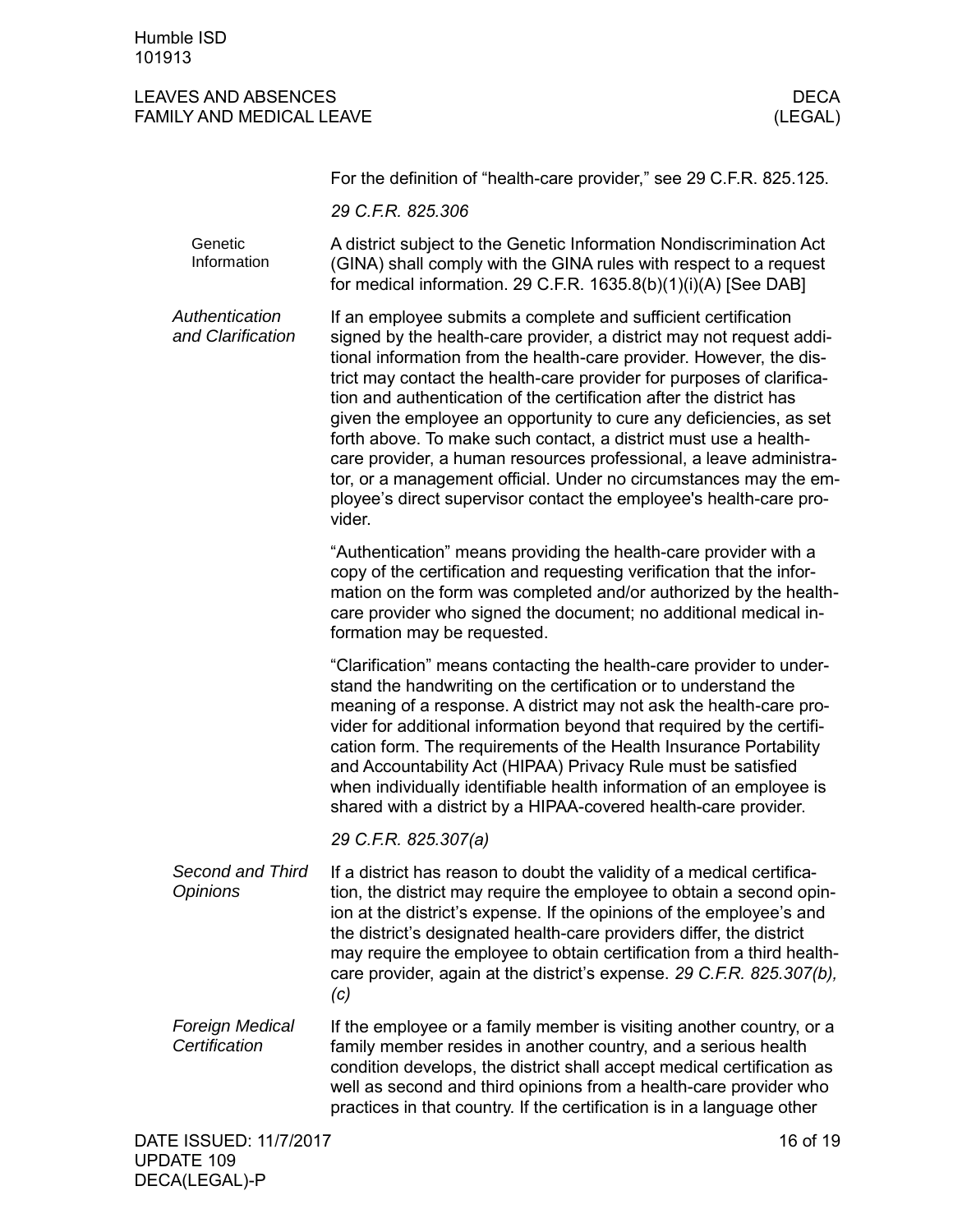#### LEAVES AND ABSENCES DECALL THE SERVE AND ARREST AND A LIMIT OF A LIMIT OF A LIMIT OF A LIMIT OF A LIMIT OF A LI FAMILY AND MEDICAL LEAVE (LEGAL)

than English, the employee must provide the district with a written translation of the certification upon request. *29 C.F.R. 825.307(f)*

A district may request recertification no more often than every 30 days and only in connection with an absence by the employee, except as set forth in the FMLA regulations. The district must allow at least 15 calendar days for the employee to provide recertification. *Recertification*

> As part of the recertification for leave taken because of a serious health condition, the district may provide the health-care provider with a record of the employee's absence pattern and ask the health-care provider if the serious health condition and need for leave is consistent with such a pattern.

*29 C.F.R. 825.308*

The first time an employee requests leave because of a qualifying exigency, a district may require the employee to provide a copy of the military member's active duty orders or other documentation issued by the military which indicates that the military member is on covered active duty or call to covered active duty status, and the dates of the covered military member's covered active duty service. *Certification— Qualifying Exigency Leave*

> A district may also require that the leave be supported by a certification that addresses the information at 29 C.F.R. 825.309(b). The district may use DOL optional form WH-384, or another form containing the same basic information, for this certification. The district may not require information beyond that specified in the regulations.

*29 C.F.R. 825.309*

When an employee takes military caregiver leave, a district may require the employee to obtain a certification completed by an authorized health-care provider of the covered service member. In addition, the district may request that the employee and/or covered service member address in the certification the information at 29 C.F.R. 825.310(c). The district may also require the employee to provide confirmation of a covered family relationship to the seriously injured or ill service member. *Certification— Military Caregiver Leave*

> A district may use DOL optional form WH-385, or another form containing the same basic information, for this certification. The district may not require information beyond that specified in the regulations. A district must accept as sufficient certification "invitational travel orders" ("ITOs") or "invitational travel authorizations" ("ITAs") issued to any family member to join an injured or ill service member at his or her bedside.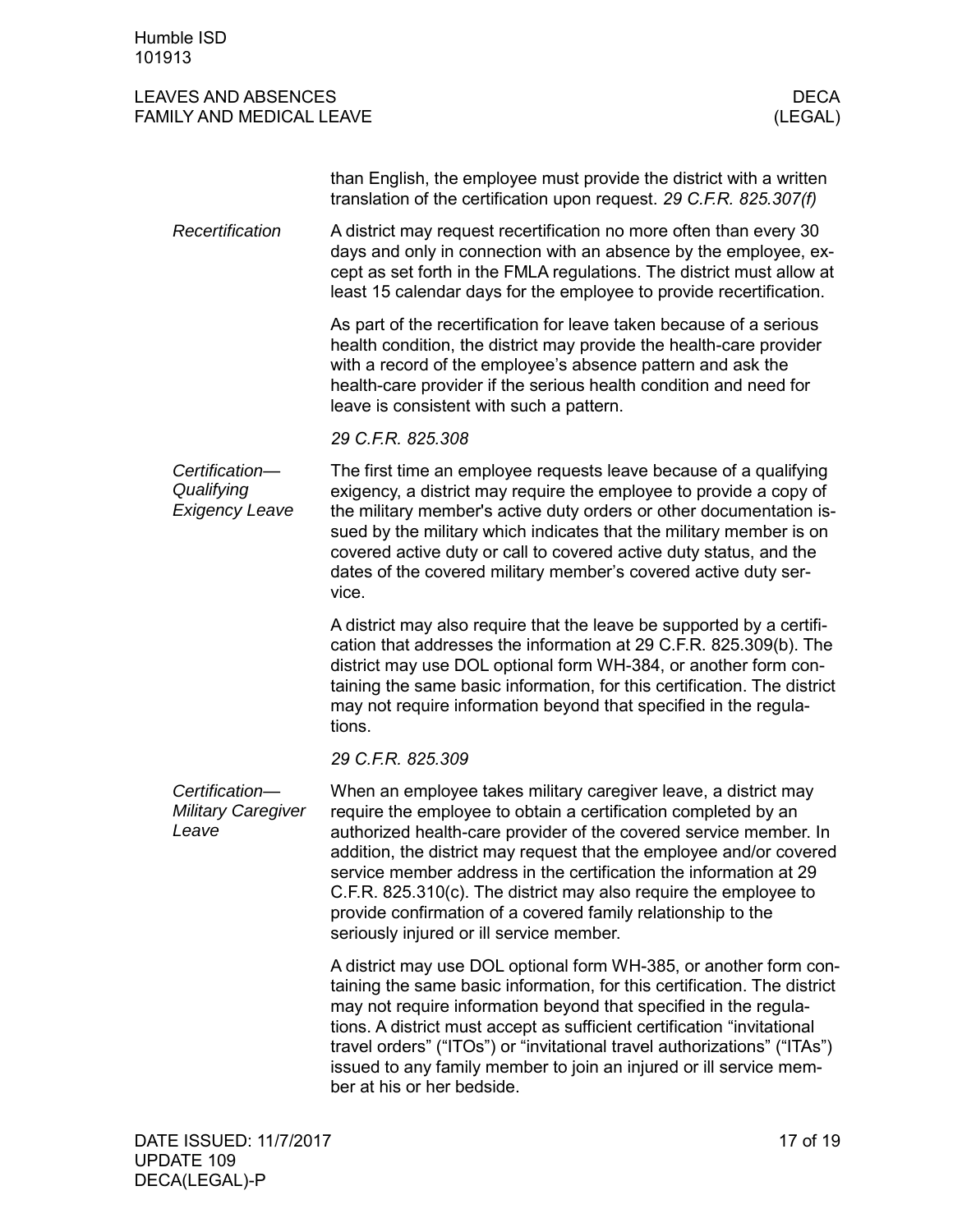<span id="page-17-1"></span><span id="page-17-0"></span>

|                                                      | A district may seek authentication and/or clarification of the certifi-<br>cation under the procedures described above. Second and third<br>opinions, and recertifications, are not permitted for leave to care for<br>a covered service member.                                                                                                                                                                                                                                                                                                                                                                                               |
|------------------------------------------------------|------------------------------------------------------------------------------------------------------------------------------------------------------------------------------------------------------------------------------------------------------------------------------------------------------------------------------------------------------------------------------------------------------------------------------------------------------------------------------------------------------------------------------------------------------------------------------------------------------------------------------------------------|
|                                                      | 29 C.F.R. 825.310                                                                                                                                                                                                                                                                                                                                                                                                                                                                                                                                                                                                                              |
| Intent to Return<br>to Work                          | A district may require an employee on FMLA leave to report period-<br>ically on the employee's status and intent to return to work. The<br>district's policy regarding such reports may not be discriminatory<br>and must take into account all of the relevant facts and circum-<br>stances related to the individual employee's leave situation. 29<br>C.F.R. 825.311                                                                                                                                                                                                                                                                        |
| <b>Fitness for Duty</b><br>Certification             | As a condition of restoring an employee who took FMLA leave due<br>to the employee's own serious health condition, a district may have<br>a uniformly applied policy or practice that requires all similarly situ-<br>ated employees (i.e., same occupation, same serious health condi-<br>tion) who take leave for such conditions to obtain and present certi-<br>fication from the employee's health-care provider that the<br>employee is able to resume work. A district may require that the<br>certification specifically address the employee's ability to perform<br>the essential functions of the employee's job. 29 C.F.R. 825.312 |
| <b>Failure to Provide</b><br>Certification           | If the employee fails to provide the district with a complete and suf-<br>ficient certification, despite the opportunity to cure, or fails to pro-<br>vide any certification, the district may deny the taking of FMLA<br>leave. This provision applies in any case where a district requests<br>a certification, including any clarifications necessary to determine if<br>certifications are authentic and sufficient. 29 C.F.R. 825.305                                                                                                                                                                                                     |
|                                                      | For failure to provide timely certification of foreseeable leave, see<br>29 C.F.R. 825.313(a). For failure to provide timely certification of<br>unforeseeable leave, see 29 C.F.R. 825.313(b). For failure to pro-<br>vide timely recertification, see 29 C.F.R. 825.313(c). For failure to<br>provide timely fitness-for-duty certification, see 29 C.F.R<br>825.313(d).                                                                                                                                                                                                                                                                     |
| <b>Miscellaneous</b><br><b>Provisions</b><br>Records | A district shall make, keep, and preserve records pertaining to its<br>obligations under the FMLA in accordance with the recordkeeping<br>requirements of the Fair Labor Standards Act (FLSA) and the<br>FMLA regulations. A district shall keep these records for no less<br>than three years and make them available for inspection, copying,<br>and transcription by representatives of the DOL upon request.                                                                                                                                                                                                                               |
|                                                      | If the district is preserving records electronically, the district must<br>comply with 29 C.F.R. 825.500(b). A district that has eligible em-<br>ployees must maintain records with the data set forth at 29 C.F.R.<br>825.500(c). A district that has no eligible employees must maintain                                                                                                                                                                                                                                                                                                                                                     |